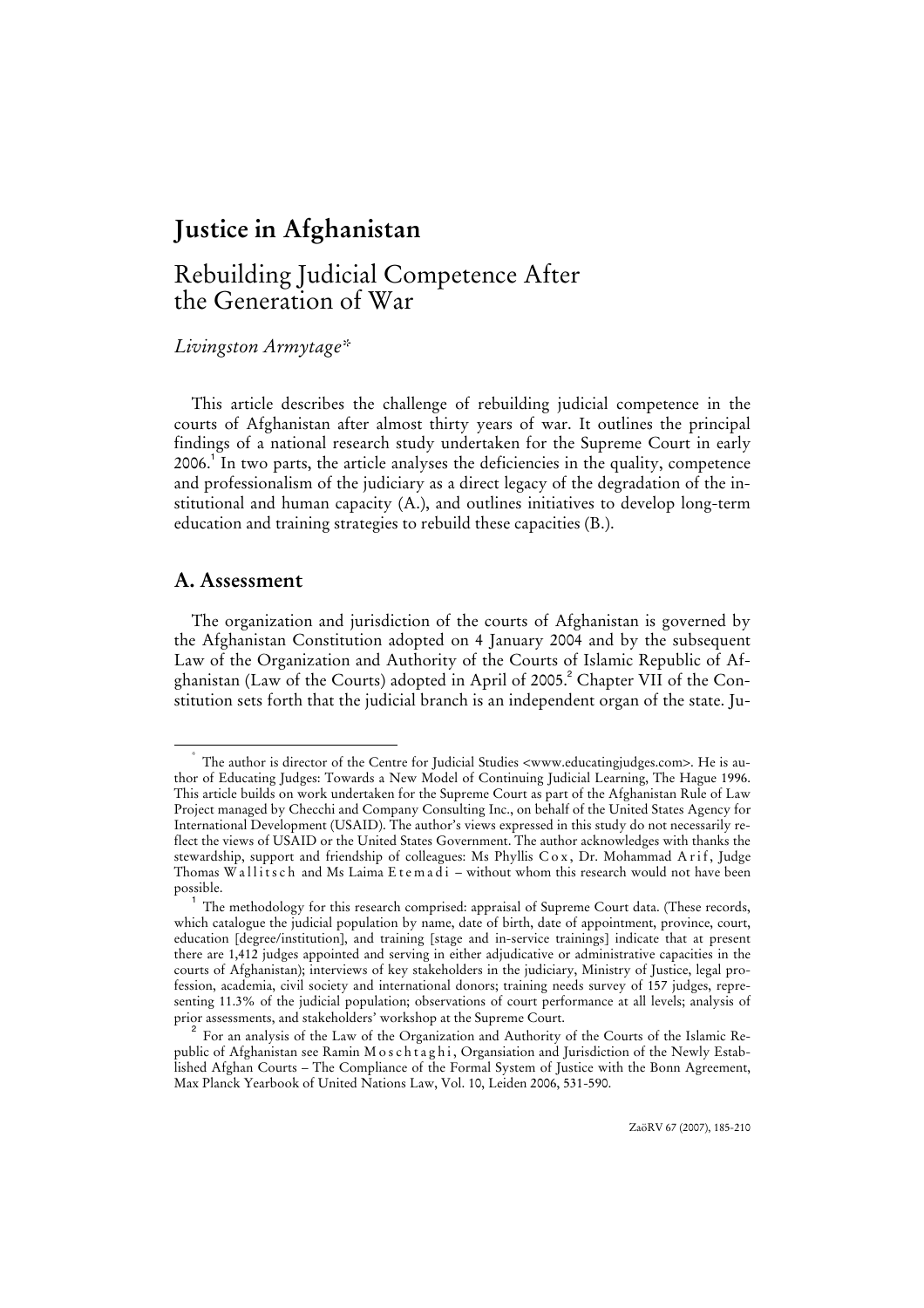dicial review by the Supreme Court is provided for under Article 121.<sup>3</sup> Article 116 provides that the Supreme Court, as the highest court, is constitutionally charged with the administration and oversight of the lower courts of Afghanistan, the Courts of Appeal and the Primary Courts. According to the current records of the Supreme Court, there are presently 1412 judges nationally who work in the courts, although some hold administrative positions and are not sitting judges.

The Supreme Court consists of the Chief Justice and eight associate justices, appointed by the President with the agreement of the Wolesi Jirga (the "lower" house of the National Assembly).<sup>4</sup> There are four *dewans* (divisions), General Criminal Dewan, Public Security Dewan, Civil and Family Issues Dewan, and the Commercial Dewan. Each *dewan* is headed by a member of the Supreme Court as designated by the Chief Justice. After initial staggered terms of appointment, the term of office for the members of the Supreme Court is ten years without the possibility of reappointment. The Supreme Court has the responsibility to recommend candidates for the other courts to the President for his approval. By statute, the Supreme Court has been specifically given the duty of "taking appropriate measures for enhancing the knowledge and experiences of judges". There is a General Administrative Office of the Judiciary charged with the responsibility to manage these and other judicial administrative matters.<sup>5</sup>

The Law of the Courts defines the organization, structure, and jurisdiction of the Appeals Courts. There are thirty-four Appeals Courts (sometimes referred to as Provincial Appeals Courts), one in each province of the country. The role of these appellate courts is to review, and if they deem necessary to reconsider *de novo*, the decisions of the Primary Courts. The number of appeals judges in each province is dependent upon the size of the province. Each Appeals Court is headed by a Chief Judge with administrative powers and responsibilities for the operation of the court. The court may have six *dewans*, (General Criminal, Public Security, Civil and Family, Public Rights, Commercial, and Juvenile) each headed by a judge of that court. There are 421 judges in the Appeals Courts throughout the country.<sup>6</sup>

The lowest courts in the hierarchical structure of the Afghan court system are the 403 Primary Courts whose organization, structure, and jurisdiction are set forth in Chapter Four of the Law of the Courts. At the present time, there are 807 judges serving in these courts of "first instance". In each of the provinces of Afghanistan except Kabul which has its own structure, there is a Central Provincial Primary Court, also known as the Urban Primary Court. These courts are comprised of five *dewans* (General Criminal, Civil, Public Rights, Public Security, and

<sup>3</sup> As to the problem of the design of the system of judicial review in accordance with Article 121 of the Constitution see Rainer Grote, Separation of Powers in the New Afghan Constitution, HJIL/ ZaöRV 64 (2004), 897-915, esp. 906.

<sup>&</sup>lt;sup>4</sup> Article 117, Constitution of the Islamic Republic of Afghanistan, (Year 1382) 2004.

 $^{\rm 5}$  Ibid., Article 132; see also, Law of the Organisation and Authority of the Courts of Afghanistan, 2005, Article 23.

<sup>6</sup> Supreme Court of Afghanistan records (note 1).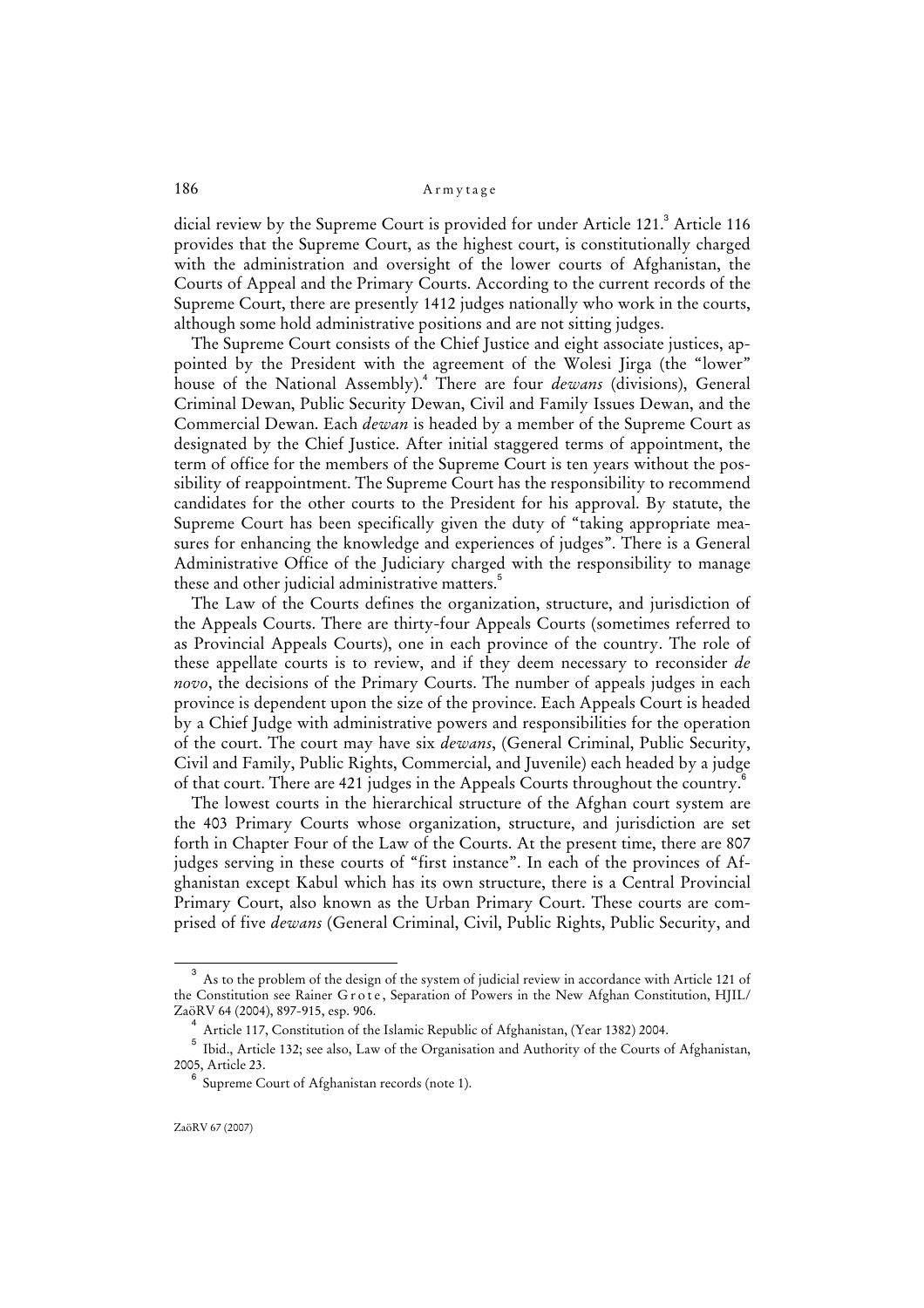Traffic Criminal), allowing for specialization for the judges in those courts. The Law of the Courts also provides that primary courts may be established for Juvenile, Commercial, and Family Issues, providing additional specialization for some Afghan judges.

In each of the 360 judicial districts of the country, there is a District Primary Court comprised of at least three judges, though not all of the allotted positions are filled. For example, in Kandahar Province, at the time of this study, there is an Urban Primary Court and twelve District Primary Courts. However, only twelve judges are currently serving.

Cases are begun by a filing in the Primary Court or, in civil matters, most often with the Hoqooq, an agency of the Minister of Justice. Either the Primary Court clerks or the staff at the Hoqooq offices help with the filings, since most parties are not represented by attorneys, deal with service issues, and request the defendant's response to the claim filed. Thereafter, a series of judicial sessions may be held until a decision is rendered by the Primary Court. The Hoqooq generally handles the civil file retention and is charged with enforcing judges' decision in civil cases. However, effective enforcement of judgments entered by all courts of Afghanistan is problematic. Afghan Primary Court judges also perform administrative tasks such as issuing marriage licenses and approving real property deed transfers through the courts' Documents Registration Departments.

Criminal matters are begun in the Primary Courts by a filing by the Prosecutor General's office. Proceedings in criminal cases follow the same general pattern as the civil cases through the Primary Courts, with, of course, the right to appeal to the Appeal Courts. Article 31 of the Constitution permits a criminal defendant to be represented by counsel and requires the state to appoint counsel if the defendant is unable to afford one.<sup>7</sup> However, theory and practice diverge. There are no statistics kept on the number of defendants who are actually provided with counsel. Anecdotally, about one half of indigent criminal defendants actually are provided with lawyers in practice.

After the appropriate filing is done, notice will be sent to the opposing party to present a defense, in writing, to the claim, whether it is civil or criminal in nature. There is a procedure for motions thereafter and then one or more "hearings" are held wherein the parties present witnesses. These judicial proceedings are usually held in the small, cramped quarters of the judges rather than in a courtroom since there are few of the latter in Afghanistan. It is rare when a judge, other than the chief judge of an appeals court, has his/her own office. Instead, the judges share a small office with two or three other judges. This lack of space leads to informality in the proceedings, magnified by the infrequency of attorney representation of the parties. It usually falls upon the judge to explain the filing requirements to the litigants, to give them direction for prosecution of their cases, and to question witnesses during the proceedings.

<sup>7</sup> Constitution (note 4), Article 30.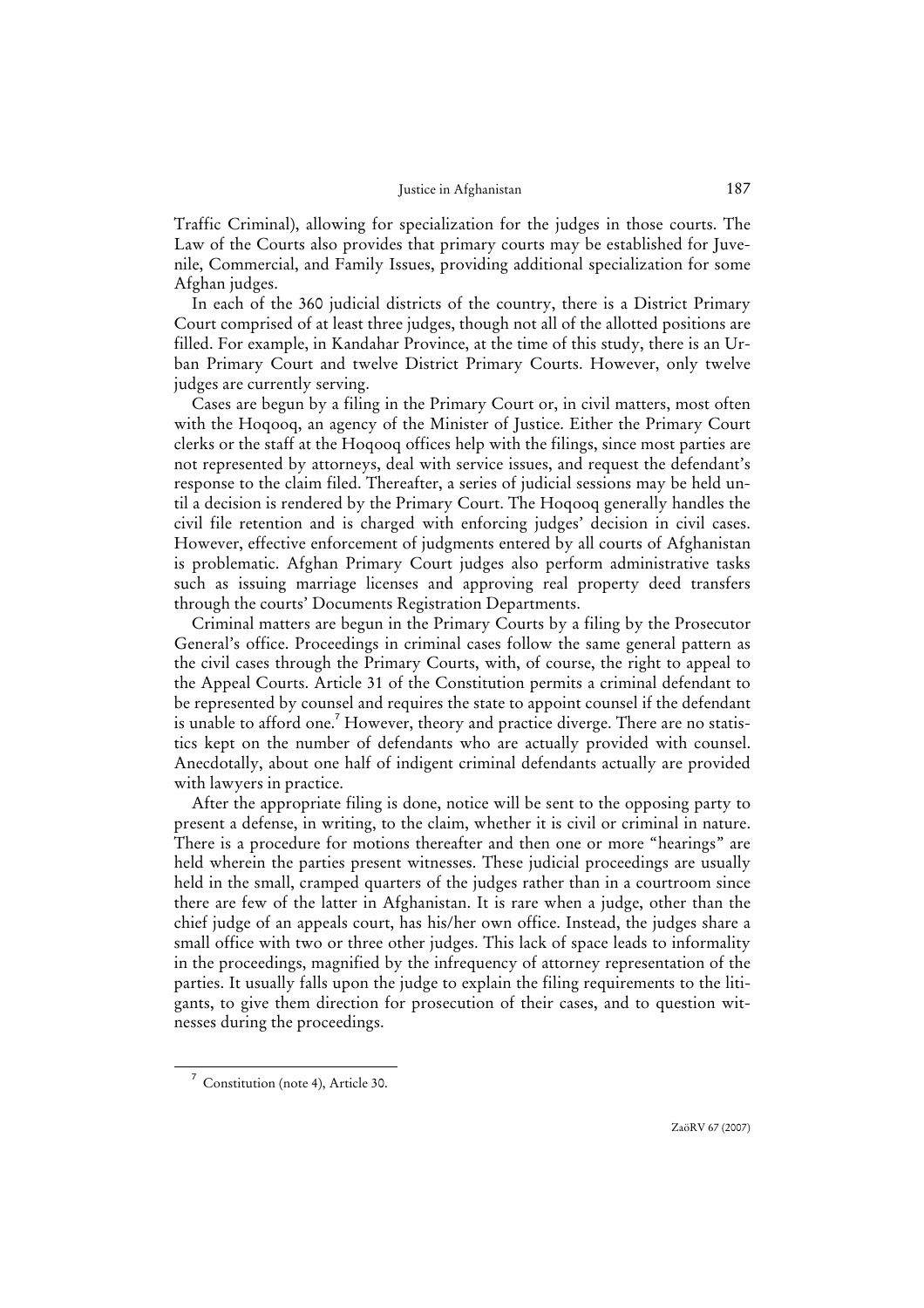As a matter of customary practice, most cases decided by the Primary Courts are appealed to the Appeals Courts. Although statistics are not available, most observers estimate that as many as 80% of the decisions of the courts of first instance are appealed. Once the appeal is filed and docketed by hand, the Appeals Court handles the case in a manner similar to the Primary Court. The case is decided *de novo* and the appeals court makes its own decision, in writing, giving its reasons. Since there are no statistics presently available for the rates of appeal to the Supreme Court, it is only possible to estimate that some 70% of Appeals Court decisions are appealed.<sup>8</sup>

In summary, an analysis of available records in the Supreme Court discloses that the judicial population of 1,415 judges is made up as follows: 97.3% are male (3%, or 41 judges, are female); their average age is 47 years (37.4% of judges are between 30-45 years old, 34.9% are between 45-60 years old, and 10.1% are less than 30 years old); judges have on average almost 11 years of experience (39% of judges have between 2-5 years experience, and 36.1% have more than 10 years experience); and they are mainly appointed to the primary courts (58.6% in Urban Primary Court or District Primary Court; 30.5% work in Provincial Appeal Courts, and 10.9% work in the Supreme Court). $^9$ 

It is important to appreciate that appointment of the existing cadre of judges has varied markedly, as outlined in the table below. Some 12% were appointed during the administrations of King Z a h i r and President  $D$  a u d at commencement of the past generation of war; 42% were appointed during the communist, mujahideen and taliban administrations; and 48% have been appointed by the current administration of President K a r z a i.<sup>10</sup> This history creates diversity in appointment practice which has significant implications on the qualifications, competence and ongoing professional development needs of the Afghani judiciary.

 $\overline{8}$ Best available anecdotal data.

<sup>9</sup> Supreme Court of Afghanistan records (note 1): Judicial Education and Training Matrix, which collates personal and professional information of judges relevant for administrative and professional development purposes.

<sup>&</sup>lt;sup>10</sup> There is as yet a lack of data and analysis of the respective qualifications and selection criteria of each administration. Suffice to say for purposes of professional development that the composition and qualification of the existing judicial population is extremely eclectic and can be categorized in three major segments in terms of its selection, qualifications and experience: pre, during and post-the generation of war.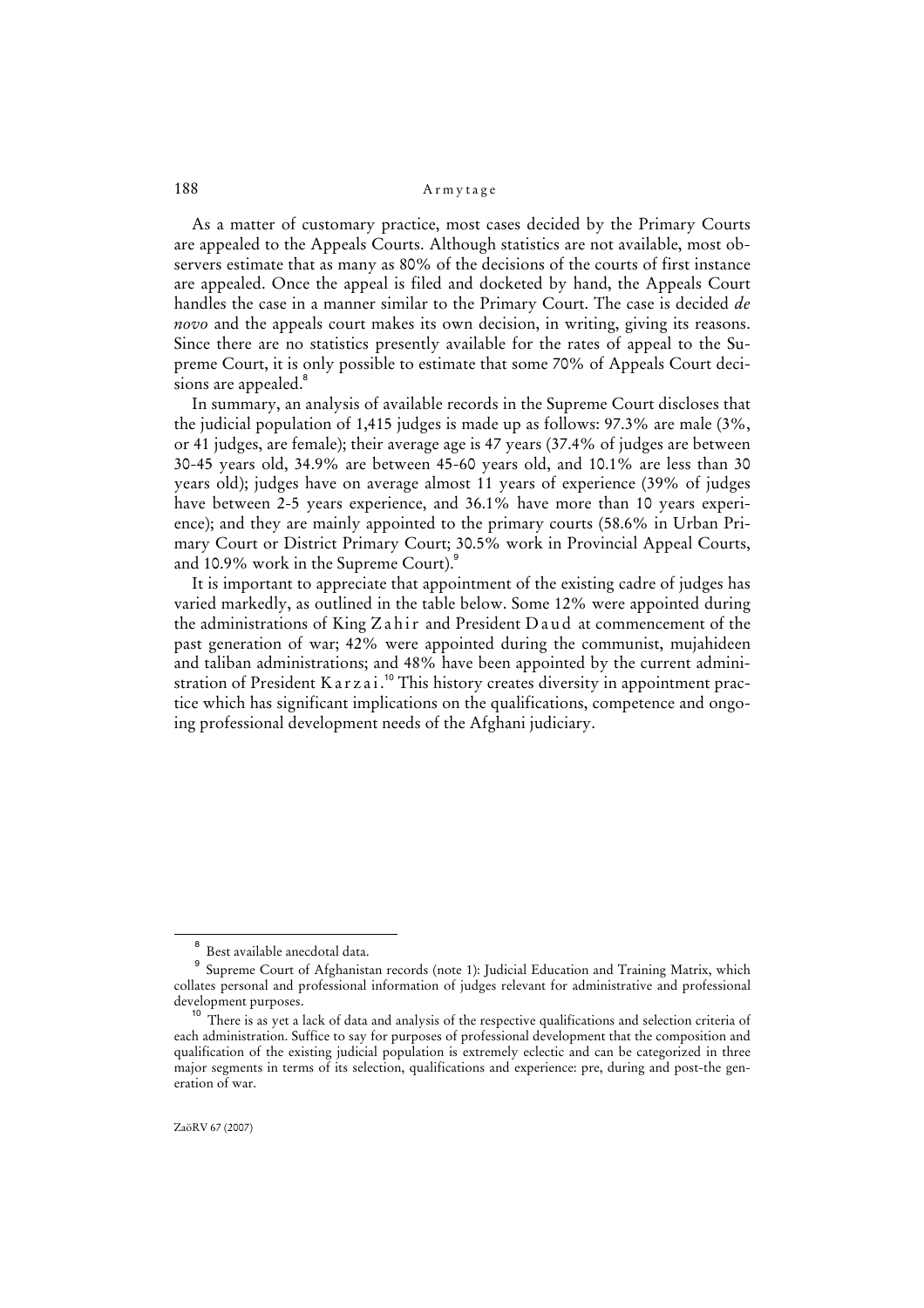Appointment of Judges under different Governments



In addition to the judicial officers described above, the Supreme Court has numerous personnel to support the administrative responsibilities set forth in the Constitution and the Law of the Courts. In addition to the nine judicial members of the Supreme Court, there are a further 36 "judicial advisers" who assist the judges in various aspects of their analysis, decision-making and disposal of cases, as well as other officers and clerks working in an administrative capacity. These advisors must be judges with at least ten years of experience.<sup>11</sup>

Judges at the Appeals Court and Primary Court levels are supported by court clerks who perform various functions within each of the courts. On the basis of available information, it is difficult to determine exactly what these clerks do or to ascertain their background; both apparently vary greatly from court to court. There are as yet no job descriptions for these court staff, but the observations reveal that they act as triage agents for the judges and perform clerical handwritten data entry work. There are no written standards for their qualifications or training at present. Often, it appears that clerks are appointed by the head judge based upon a personal relationship with the clerk or his family.

There are few research tools available to Afghan judges and there is no concept of library support or access to legal information support as understood in more developed jurisdictions. Recently, sets of Basic Legal Texts - selected most important laws for use in the courts – have been distributed to the provincial courts with assistance of the international community.<sup>12</sup> Bench books, or judicial practice manuals, and legal texts are virtually unheard of in Afghan judicial culture – an artifact of the massive degradation of judicial infrastructure and know-how.

It has already been noted that the qualification of the existing judiciary has varied depending on the period of appointment. The appointment of judges is now

<sup>11</sup> Supreme Court of Afghanistan records (note 1).

<sup>&</sup>lt;sup>12</sup> USAID's Afghanistan Rule of Law Project.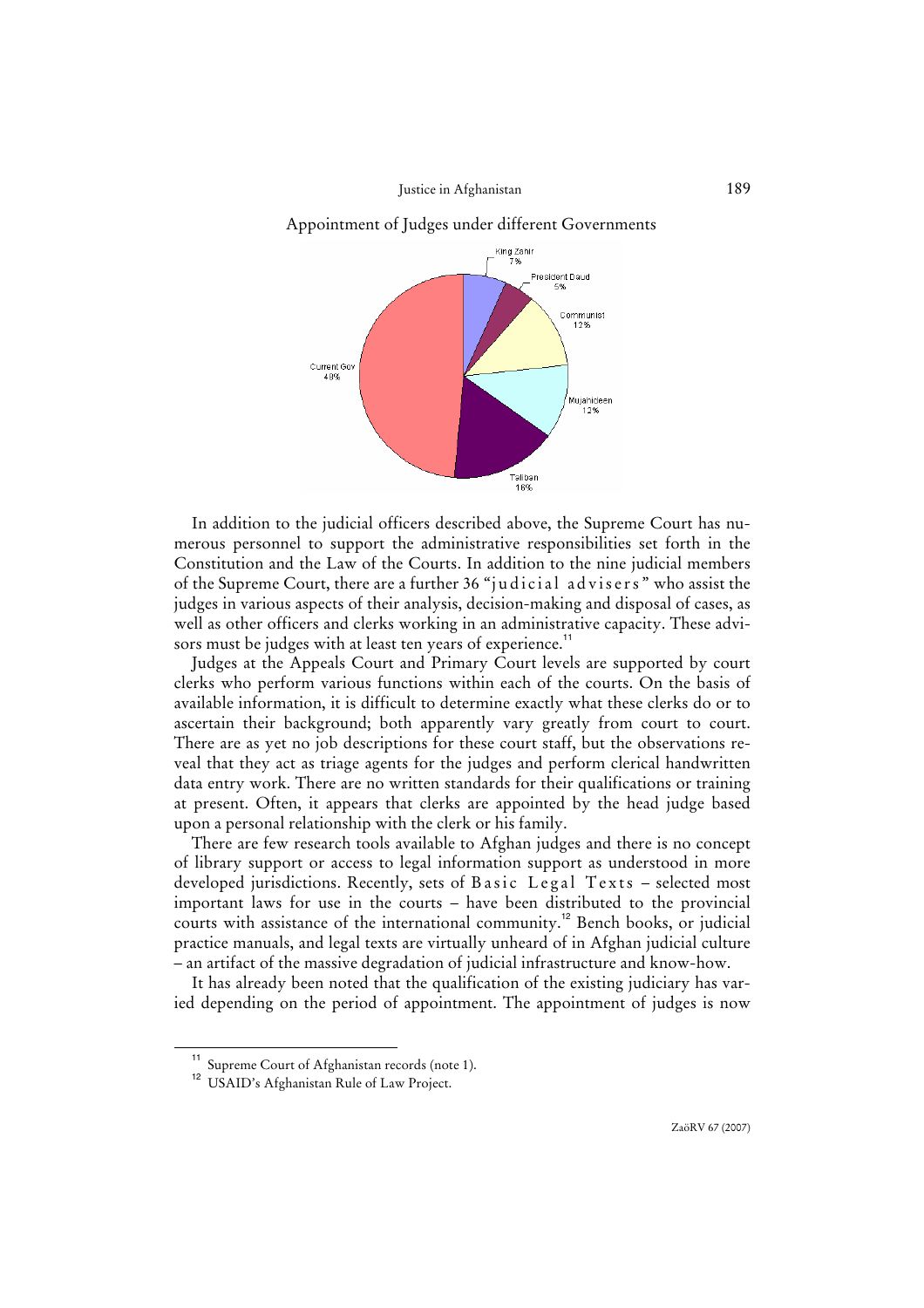governed by law. The Constitution 2004 provides that a member of the Supreme Court should have the following qualifications:

1. The age of the Head of the Supreme Court and its members should not be lower than forty at the time of appointment.

2. Should be citizen of Afghanistan.

3. Should have higher education in law or in Islamic jurisprudence, and should have enough expertise and experience in the judicial system of Afghanistan.

4. Should enjoy high ethics and good reputation.

5. Should not have been convicted of crimes against humanity, crimes, and sentenced of deprivation of his civil rights by a court.

6. Should not be a member of any political party during the term of official duty<sup>13</sup>.

The Law of the Courts 2005 prescribes the general criteria for appointment to judicial office<sup>14</sup> and requires completion of a program of practical judicial induction training – the stage.<sup>15</sup> Qualification to admission to the stage require candidates to be Muslim and hold citizenship, have no criminal record, and "hold diploma from Law and Sharia faculties or higher or hold certificates from any state religious schools or equivalent".<sup>16</sup>

Analysis of the records of the Supreme Court reveals some significant findings in terms of the qualifications and education of the existing population of judges. The first of these relates to the qualifications or formal education of judges. Most judges have graduated from the Sharia Faculty, comprising 44% of the population. A small minority (11.6%) graduated with a degree from a Law Faculty, or have graduated from other faculties (7.7%). Notably, more than one third of this population has not completed any tertiary studies: 16.1% were educated in non-university settings including Madrassa and private home, and 20.5% are primary, secondary or high school educated.<sup>17</sup>

<sup>&</sup>lt;sup>13</sup> Constitution (note 4), Article 118.

<sup>&</sup>lt;sup>14</sup> For problematic aspects associated with the criteria see G r o t e (note 3), 912, and M o s c h  $t$  a g h i (note 2), 565.

Law of the Courts, Article 58.

<sup>16</sup> Stage Regulation see note 23, below, Article 6.

<sup>&</sup>lt;sup>17</sup> Supreme Court of Afghanistan records: Judicial Education and Training Matrix (note 9); note that the madrassa-educated segment of this population is further divisible into Afghani and Pakistani institutions (with different curricula and standards), the proportions of which are not recorded.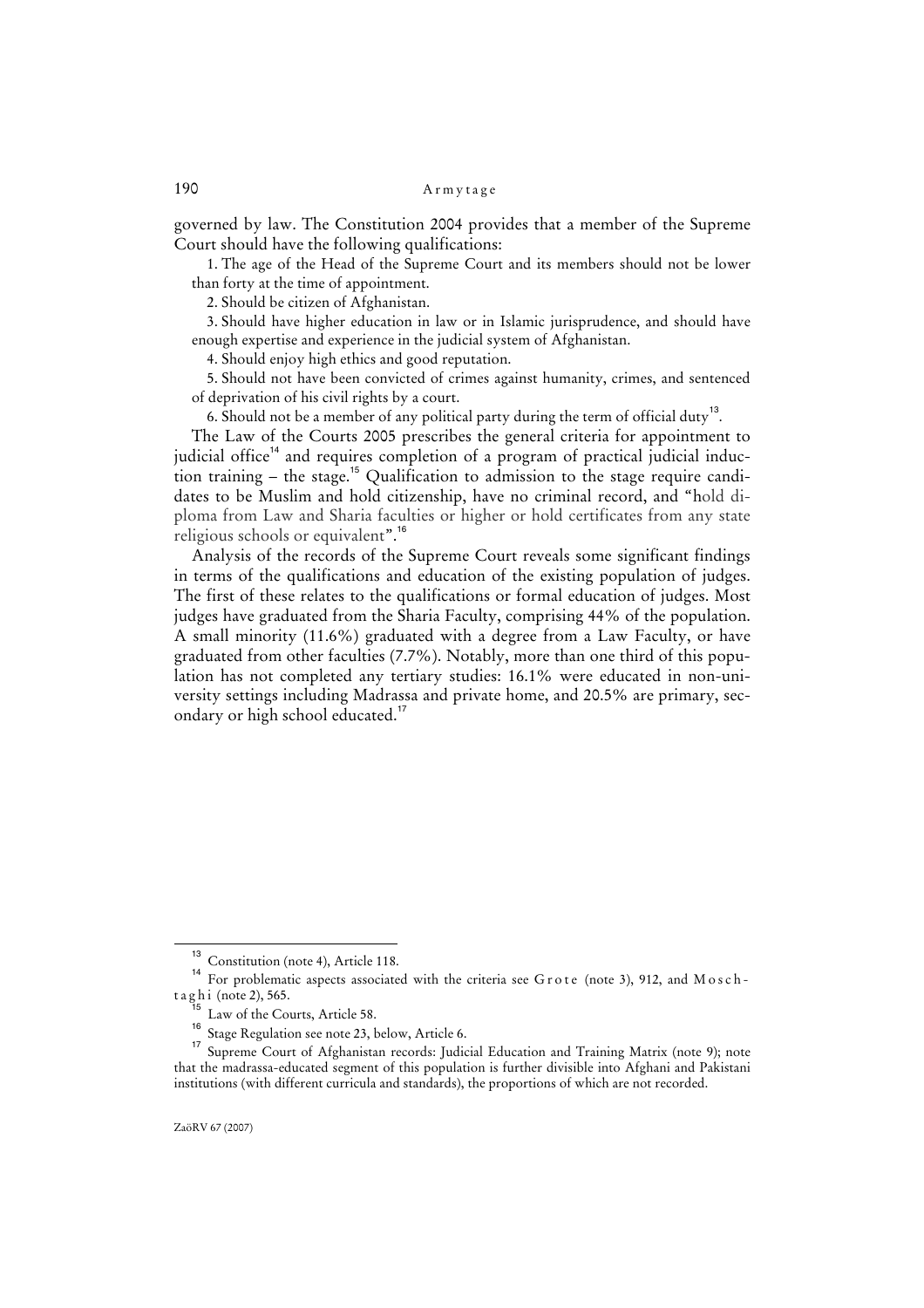

The second significant finding relates to judicial induction training. Less than two-thirds of judges (60%) has completed the stage training.<sup>18</sup> It should be noted that the duration, content and level of this training is not presently known and requires more detailed research and analysis by period of appointment. What is however apparent from the table below is that a significant majority of the numerous judicial appointments that have been made during the current administration of President Karzai (48% of the total existing population) have not undertaken the stage training.<sup>19</sup>



Judicial appointments – completion of stage

<sup>18</sup> Supreme Court of Afghanistan records: Judicial Education and Training Matrix (note 9).

<sup>&</sup>lt;sup>19</sup> Notably, under Chief Justice Sh in w a r i, whose term ended in 2006 when not re-appointed by the National Assembly.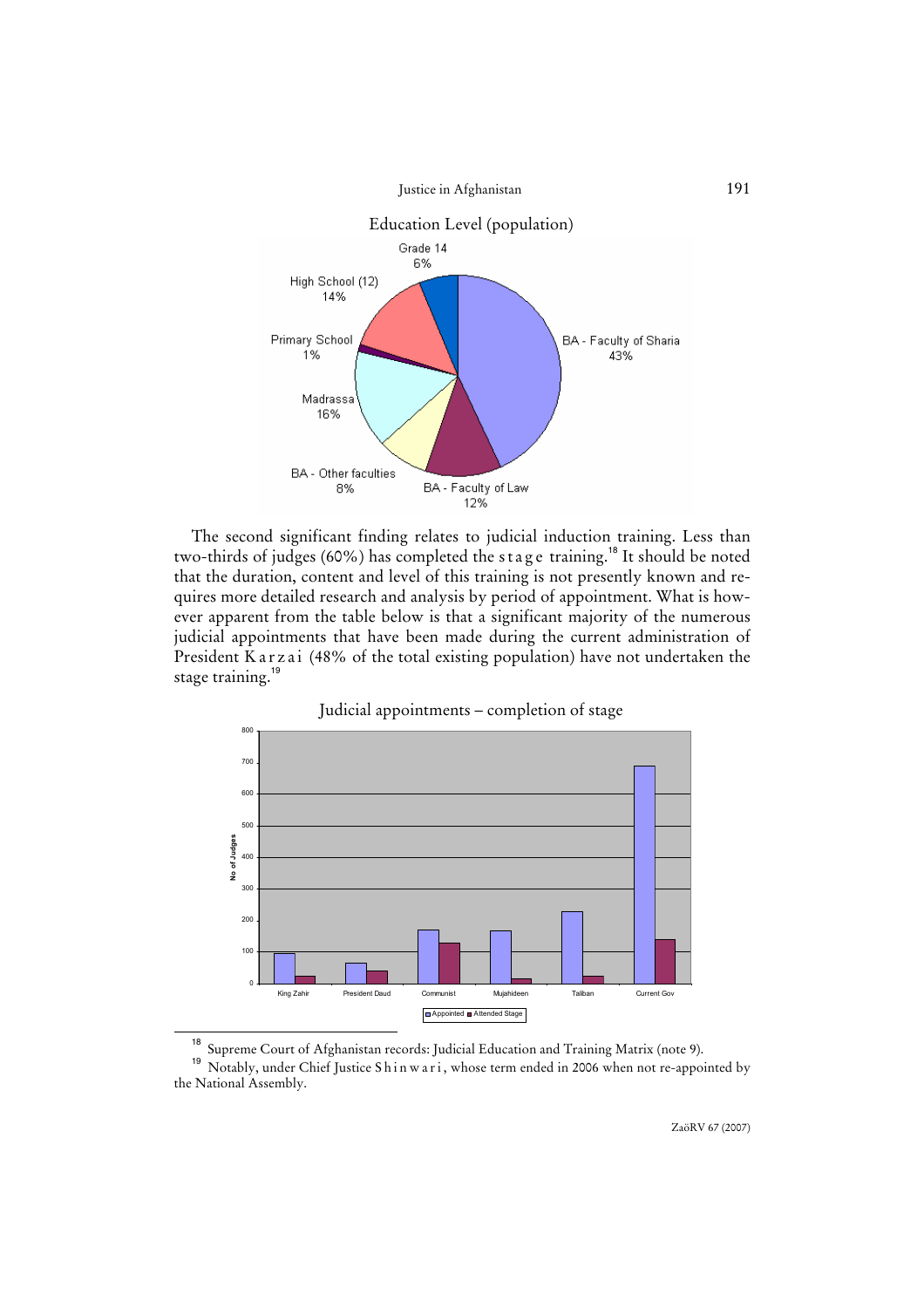University curricula for qualification as judge is twin-tracked in degrees of Sharia and Law. The duration of each is four years. The curriculum of the Faculty of Sharia focuses predominantly on Islamic law.<sup>20</sup> The curriculum of the Faculty of Law & Political Science, Kabul University, is more secular.<sup>21</sup> In years 3-4, this course is streamed into (a) law and judiciary, and (b) political and administrative branches – both of which qualify for admission to the stage.<sup>22</sup> It is generally agreed that these courses are archaic, excessively theoretical, provide a weak and uneven foundation to meet the current community needs for judges, and require substantial modernization and restructuring. The pedagogy is mainly restricted to lecturing students on substantive aspects of Sharia or statutory law, and there are critical shortcomings in the development of core professional skills of legal research, analysis and reasoning. Moreover, the lack of uniformity in curricula creates immense unevenness as entry qualifications for judicial induction training in the stage. $^{23}$ 

The qualification to admission to the stage require candidates to be Muslim and hold citizenship, have no criminal record, and "hold diploma from Law and Sharia faculties or higher or hold certificates from any state religious schools or equivalent".<sup>24</sup> It has already been seen that this "equivalency" qualification is problematic $25$ , resulting in the recent appointment of many judges without any universitylevel qualification.<sup>26</sup> The duration of the stage is presently one year, eight months

<sup>&</sup>lt;sup>20</sup> Courses comprise: commentary of Islamic perception, history of Islamic law, jurisprudence, introduction to law, Islamic belief, Arabic grammar, logic, introduction to economics, Hadith of Islamic perception, principles of jurisprudence, Prophet's behaviour, basic law, contemporary history, commentary of Holy Qurans perception, Islamic financial organization, history of religion, comparative jurisprudence, criminology, international private law, criminal procedure, history of Islamic civilization, obligation law, rhetoric, inheritance, Holy Quran, administration law, forensic medicine, labour law, Islamic governmental organization, real estate law, general criminal law, criminal private law, commercial law, international law, general principles of jurisprudence, knowledge of Hadith, international private law, civil and commercial procedure, Tafsir, Hadith, introduction to philosophy, general psychology, history of philosophy, educational psychology, Islamic philosophy, pedagogy, mysticism and methods of legal decision or opinion.

<sup>&</sup>lt;sup>21</sup> Subjects include: introductions to Islamic law, law, political science, sociology and administrative sciences; contemporary history; international organizations; Islamic Saqafat; foreign language; general constitutional law; principles of economics; computers; history of political thought; current world legal systems; general criminal law; principles of civil law; and Islamic legal culture.

<sup>&</sup>lt;sup>22</sup> In the law and judiciary branch, law subjects include: family, Islamic criminal, special criminal, commercial, public international, comparative family, finance and tax, labour, inheritance, administrative and management, human rights and civil and criminal procedure; as well as criminology, criminalistic, penology, and foreign legal terminology.

In 2005, pursuant to the Law of the Court, the Supreme Court adopted the Stage and Judicial Training Center Regulation which established the Judicial Training Center in the Supreme Court and allocated responsibility to the Supreme Court to administer and monitor the theoretical and practical stage training program.

Ibid., Article 6.

 $25$  See also M o s c h t a g h i (note 2), 565.

<sup>26</sup> Some observers estimate that up to 15% of the judiciary are functionally illiterate.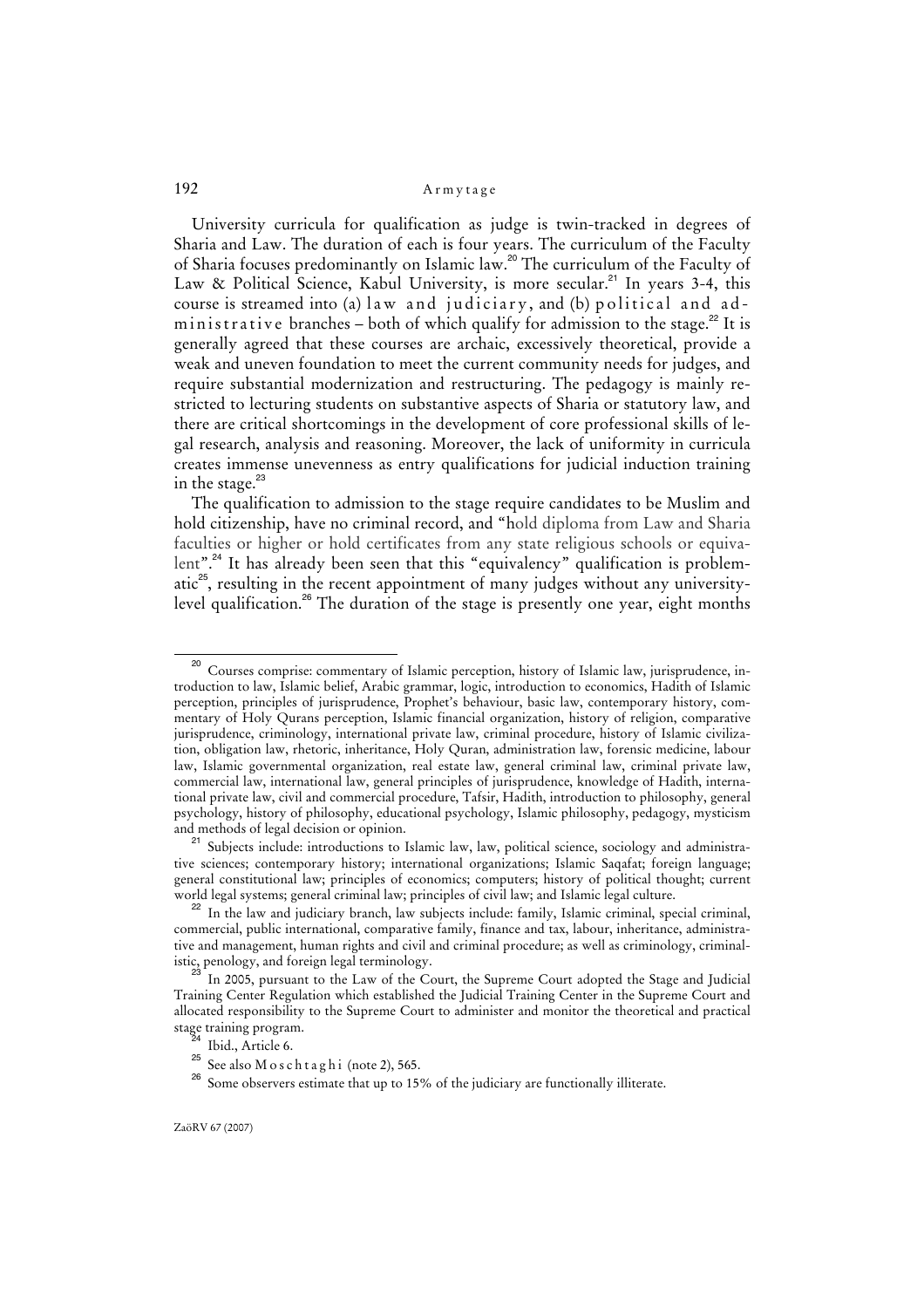of which is class-based and the balance in practical duties.<sup>27</sup> The curriculum for the stage program is currently under active review and is in a transitional state, with technical assistance being provided by the international community<sup>28</sup>. In 2005, the Supreme Court initiated an additional three-week training program known as Foundation Training for those many recently appointed judges who have not undertaken the stage.<sup>2</sup>

Since 2003, a number of donor-sponsored projects have and are continuing to provide additional continuing education and training for judges in service. This training has been generally appreciated though variable in quality and ad hoc in its coordination.<sup>30</sup>

## **Needs**

Turning now to the educational and training needs for the Afghani judiciary, the following discussion outlines the principal findings of the assessment conducted for the Supreme Court in 2006. In any training assessment, a measurement is required between the ideal standard of competence – those qualities and levels of knowledge, skills and outlook required of judges by the community for the proper administration of justice – and actual standards. It is then possible to articulate the competence "gap" between the ideal and the actual that training is intended to redress. Unsurprisingly, assessments of needs are sometimes termed "gap analyses".

Two preliminary observations are offered: firstly, it is not yet possible to define the ideal standard of judicial competence other than through an allusion to the period prior to the Russian invasion in 1979. Neither the Supreme Court nor the community has yet undertaken any formalistic process of defining benchmark judicial competencies. Second, notwithstanding, consultations in this study were characterized by a consensus within and beyond the judiciary that there had been a systemic degradation of judicial capacity and know-how as the consequence of the

<sup>&</sup>lt;sup>27</sup> Stage Regulation (note 23), Article 8. The curriculum includes training in the constitution and structure of the courts, civil and penal law and procedures, discovery and investigation of crimes, forensic evidence, criminology, judicial ethics, labour law, commercial law and procedures, juvenile justice and human rights.

<sup>&</sup>lt;sup>28</sup> Since February 2006, the International Development Law Organisation (Italian funded project) has been lead provider in developing the stage, with assistance from the USAID Project.

The Foundation includes civil law and procedure; criminal law and procedure; commercial law and procedure; public security law; constitutional law; and decision writing.

The courses taught have included topics such as the role and status of the judiciary, management of criminal cases, basic concepts of court administration, review of recently adopted codes of law, discovery and investigation, human rights issues, and decision writing. The main providers of training are the International Development Law Organization, the International Institute of Higher Studies in Criminal Sciences, the Max Planck Institute for Comparative Public Law and International Law, and Checchi (USAID). The Max Planck Institute's Manual on Fair Trial Standards is of quite outstanding quality and practical usefulness, and is very impressive. ISISC's criminal training has also been consistently commended.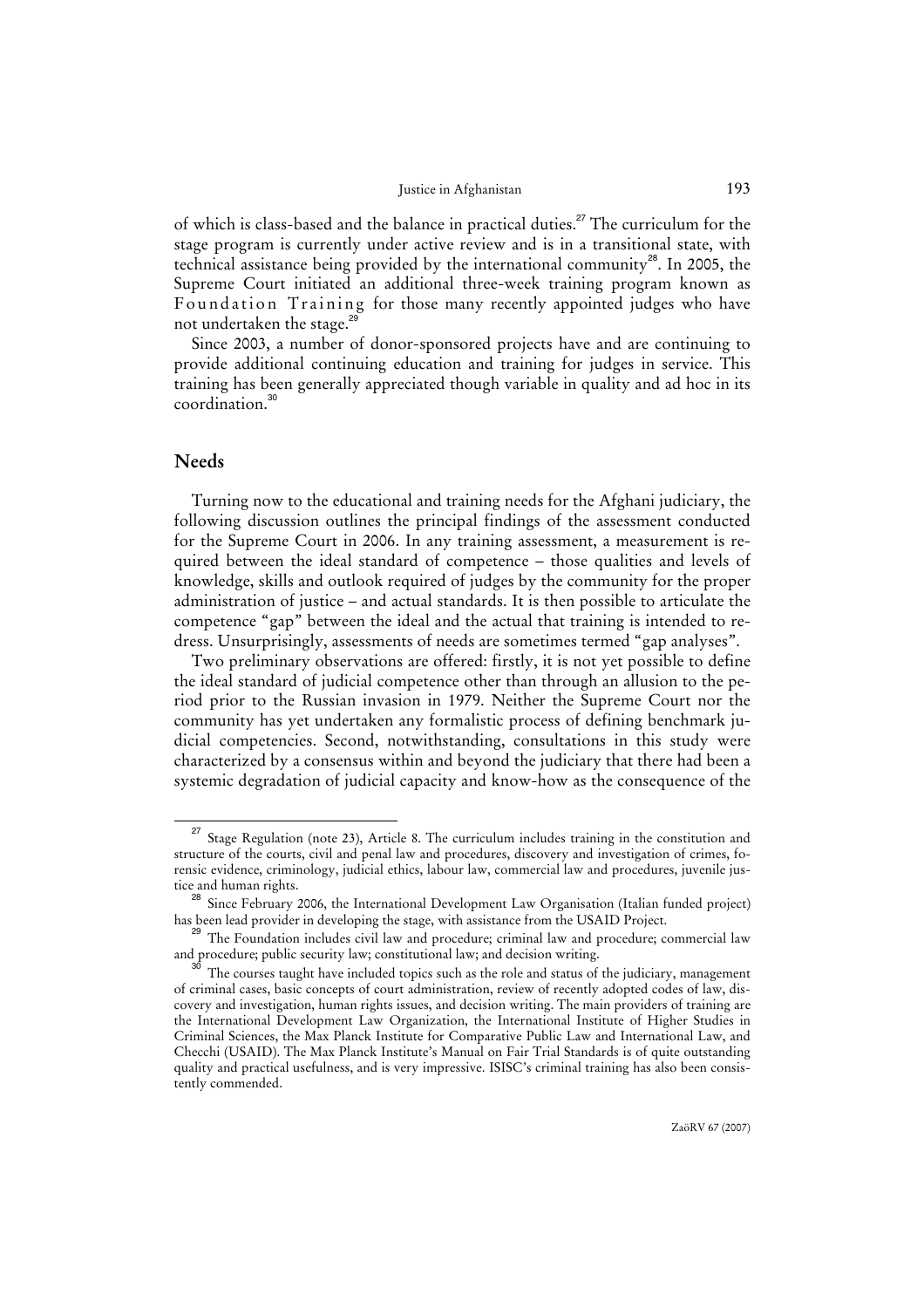generation of war. This is uniformly recognizable by stakeholders, however unclear this measure may be.

The now seminal pre-war analysis of Weinbaum in 1980 noted that prior to the communist period in Afghanistan, a judicial training program was initiated to attempt to address some of the problems associated with legal education. It took the top graduates – or elites – of both systems and gave them additional training in law and more practical legal skills; it also included a period of observation of functioning courts.<sup>31</sup>

Both Weinbaum and Etling describe Afghanistan's legal tradition as being influenced by its culture, its multi-ethnic population, and its history which has for many years resulted in a dualised system of religious (sharia) and secular (ruler's) statutory laws which reflects and is characteristic of diverse legal systems in the Muslim world. In each system, and from time to time, there are differing measures and mixtures of sharia and statutory law. Islamic law has always been significant, though has recognized the coexistence of civil and criminal codes law since the late 1970s. The Afghan legal system is characteristic of traditional Islamic legal systems where jurisdiction is divided between the scholars' law and ruler's law. This duality of legal systems has created two almost completely separate legal elites. Jurisdiction of the courts was split between courts that applied the scholars' law and courts that applied statutes and republican decrees. This duality of the legal system naturally also affected the legal education system in Afghanistan, and meant that legal elites gravitated towards either Hanafi *fiqh* or statutes, each tending not to study the other area of law in depth and thus remaining separate from one another.

It is timely and useful to understand that the legal system that is now re-emerging is necessarily the product of Afghanistan's culture, religion, and historical legal reform efforts. One reason the legal system may have enjoyed such wide acceptance is because it allowed for the inclusion of different sources of law in Afghanistan: Islamic law, statutory law, and, at the local level, customary law. It also allowed traditional legal authorities in Afghanistan, the rulers and *'ulama*, to interpret and apply laws over which each traditionally held sway.

The recency of the generation of war and degradation of judicial capacity has provided limited opportunity for yet assessing needs. Indeed, much of the institutional and empirical data contained in this study is now published for the first time reflecting this recency. Despite this recency, there is now an emerging literature and analysis of relevance to this study:

L a u noted in 2002 that Afghanistan is still a fragile state, still in process of reestablishing its authority and key institutions of governance and restoring its core functions, among which fundamental judicial functions are a major component. Destruction and disintegration of the legal system at large remains in legacy. Courts are understaffed and ill equipped. He observes that judges, lawyers and

<sup>&</sup>lt;sup>31</sup> Marvin W e in b a u m, Legal Elites in Afghan Society, International Journal of Middle Eastern Studies, 12 (1980), 51. See also Bruce E t l i n g, Legal Authorities in the Afghan Legal System (1964-1979), at: <http://www.law.harvard.edu/programs/ilsp/research/etling.pdf>.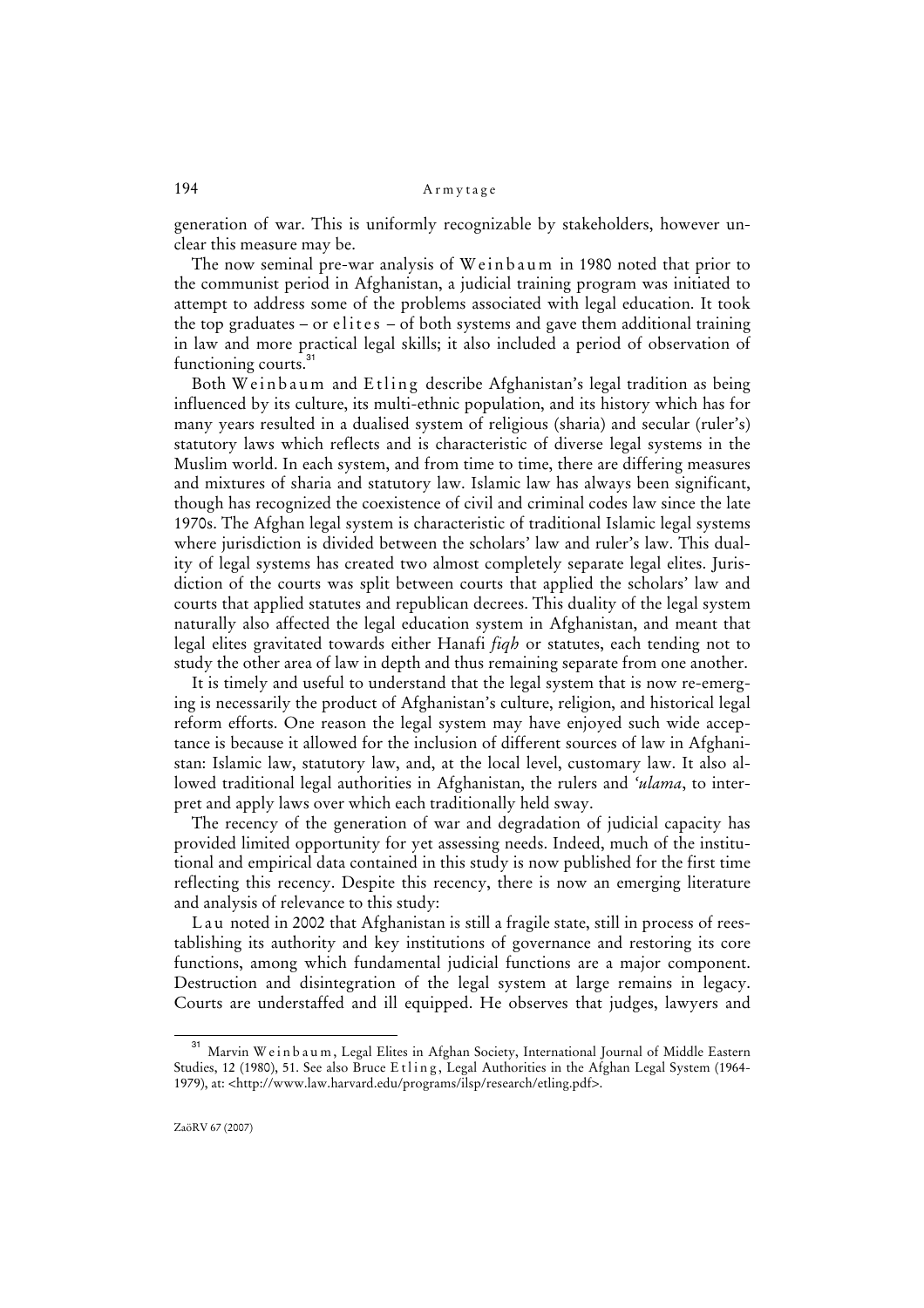educational institutions lack access to applicable statutes and associated legal materials. In practice, non-state actors such as *jirga* – council of elders – have played significant roles in the legal system and settlement of disputes, and the courts are yet to reestablish their functions and position. Essential institutional manifestations of a legal system including courts, prosecutors, police and jails are yet to be brought fully under the control of the government and equipped, trained and developed to fulfill their respective roles.<sup>3</sup>

In 2005, the Ministry of Justice promulgated its landmark statement: Justice for All, a Comprehensive Needs Analysis for Justice in Afghanistan in which it proposes that after 25 years of war and a complete change in the direction of its government, Afghanistan's legal system needs a complete rebuilding, emphasizing restoration of judicial expertise, independence, honesty and integrity. The ministry asserts that priority be given to training all justice officials and public servants to develop the capacity to work in an honest, professional and efficient manner, comprising emergency (stop-gap) training, continuing legal education and basic legal education.<sup>3</sup>

During the course of this research, consultations were extended with a range of key stakeholders in the justice sector, comprising members of the judicial leadership and judges at all levels across the country, senior government office-holders in the Ministry of Justice and related institutions, sharia scholars and legal academics, lawyers and legal defenders, law students, representatives of civil society and other key informants.

Within the judiciary, a national survey of training needs was conducted of 157 judges in 8 provinces and 31 courts, representing a sampling of 11.34% of the judicial population between 1-13 April 2006.<sup>34</sup> The principal findings of this research reveal a wealth of information, perceptions and expectations on the part of judges.

In relation to the work practices, judges reported that system-wide they hear cases ranked in the following frequency: criminal (42%), civil (37%), public security (14%), and commercial (7%). In relation to allocation of time, they reported that most time (40.1%) was spent trying cases, followed by investigating the facts

<sup>&</sup>lt;sup>32</sup> Martin L a u, Afghanistan's Legal System and Its Compatibility with International Human Rights Standards, International Commission of Jurists, 2002. In Afghanistan, where the central government has lost the power to maintain authority and provide security, the informal sector recognizes and applies social principles and customs to eliminate conflicts and problems. See also: The Customary Laws of Afghanistan, A Report by the International Legal Foundation, 2004.

Justice for All, a Comprehensive Needs Analysis for Justice in Afghanistan, Ministry of Justice, 2005.

This research was conducted by random multi-stage cluster survey. The survey asked a range of standardized questions relating to three core themes: judges' backgrounds, work practices, perceptions of needs for training. Responses to this survey provide a wealth of information relevant to the development of a national judicial training strategy and related purposes. The representativeness of survey finding is established by cross-analysis with Supreme Court data on the judicial population and training histories, and confirms validity and reliability. A companion questionnaire was circulated to international donors and training providers working actively with the judiciary to ascertain their training activities; many – though not all – responses were consistent with those provided by the judges.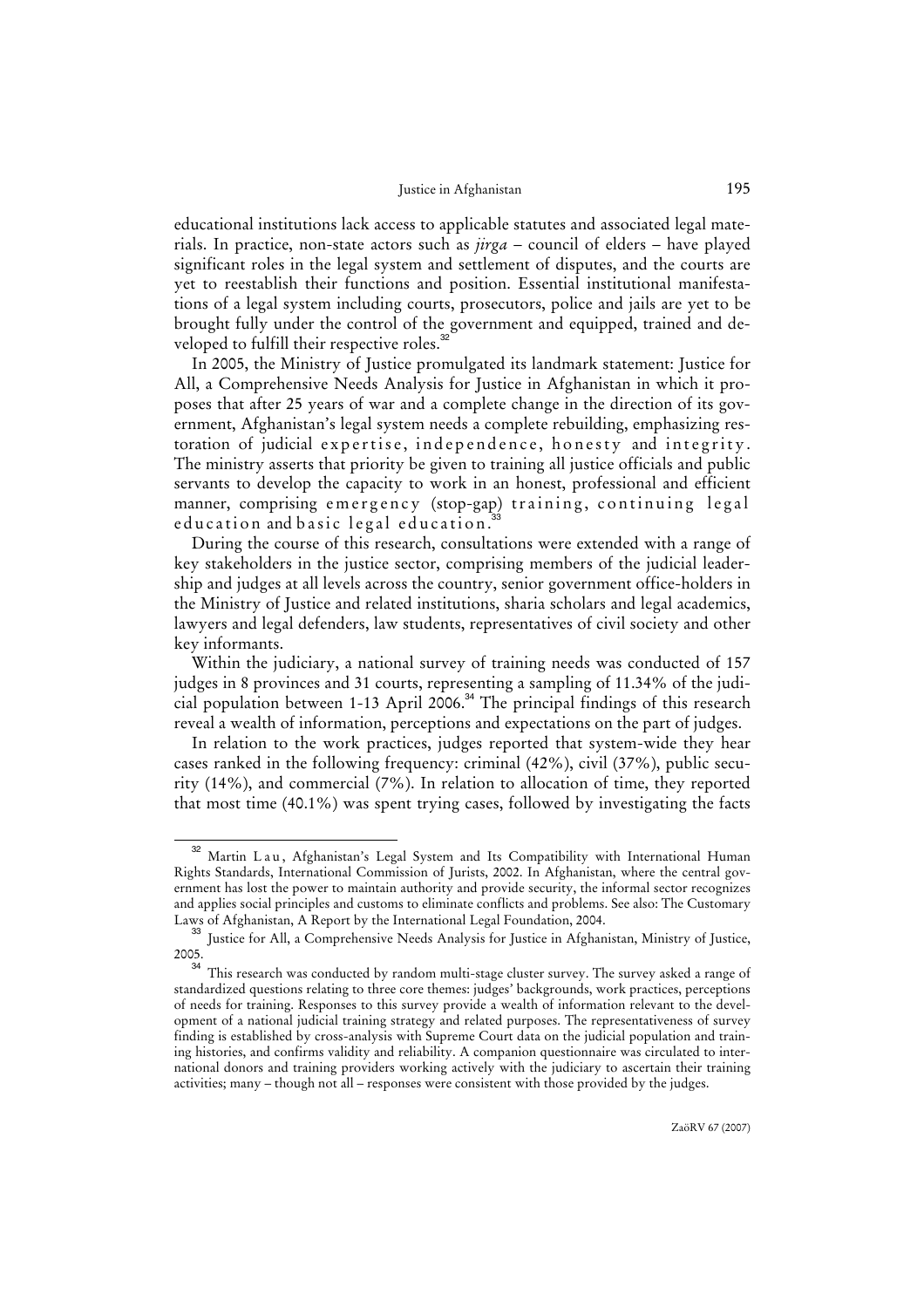of cases (12%), administrative tasks (11.4%), consulting colleagues (10.2%), researching laws in chambers (10%), among other professional duties.

Among the survey sample, most judges (57%) had undertaken the stage prior to appointment,<sup>35</sup> and 43% had not completed it before appointment.<sup>36</sup> A small number of judges (10%) had reportedly participated in some other training prior to appointment. A further 15% had attended the stage after appointment. Overall, most judges have not participated in any judicial training before appointment and – of that minority which has – they participated mainly during the past two years as donor-supplied activities started to become available, and most judicial training has occurred after appointment.

Most judges reported that they do not have adequate access to professional resources: 83% stated that they do not have access to written decisions of the Supreme Court; 81% stated that they have no access to professional support from experienced mentors; 55% stated that they do not have access to text books on the law, procedure and practice; and 36% stated that they do not have sufficient access to statutes or governmental regulations.

Judges ranked their reasons for participating in training in the following descending order of importance: to acquire practical skills, to acquire knowledge of the law and procedures, to keep updated with new law and development, to find solutions to solve day to day problems in specific cases, to develop a sense of professionalism, responsibility and ethic, and to understand the role of judge. Moreover, they ranked their preferences for the content of training in the following descending order of importance: Sharia law, and civil law and procedure (equally r a n k e d ), criminal law and procedure, professional skills, business law and procedure, court administration and case management, and judicial role, ethics and conduct. Judges ranked the importance of the following types of training, as follows pre/post appointment induction (stage) training; in-service continuing update training on recent developments; in-service continuing training through sharing experience; and in-service specialization training. Finally, they ranked their order of preference for presenters in order as: respected judges, experts, and finally, university teachers.

This survey was supported by qualitative consultations among judges which provided a number of quite particular additional insights, summarized below.

Consistent with their survey responses, many judges particularly in non-capital courts report that they lack essential statutes and legal resources to perform their duties, notably the criminal, civil and commercial laws and procedures. While there has been a major distribution of fundamental laws to judges in the past two years, this need remains ongoing. Additionally, while the Supreme Court possesses an

<sup>&</sup>lt;sup>35</sup> This is at variance with data recently available and still under ongoing development in Supreme Court records on the judicial population as a whole.

<sup>&</sup>lt;sup>36</sup> It is noted that this contravenes the current provision of Article 58 of the Law of the Organization and Authority of Courts of the Islamic Republic of Afghanistan which stipulates that one of the conditions to becoming a judge is to have passed the Stage course.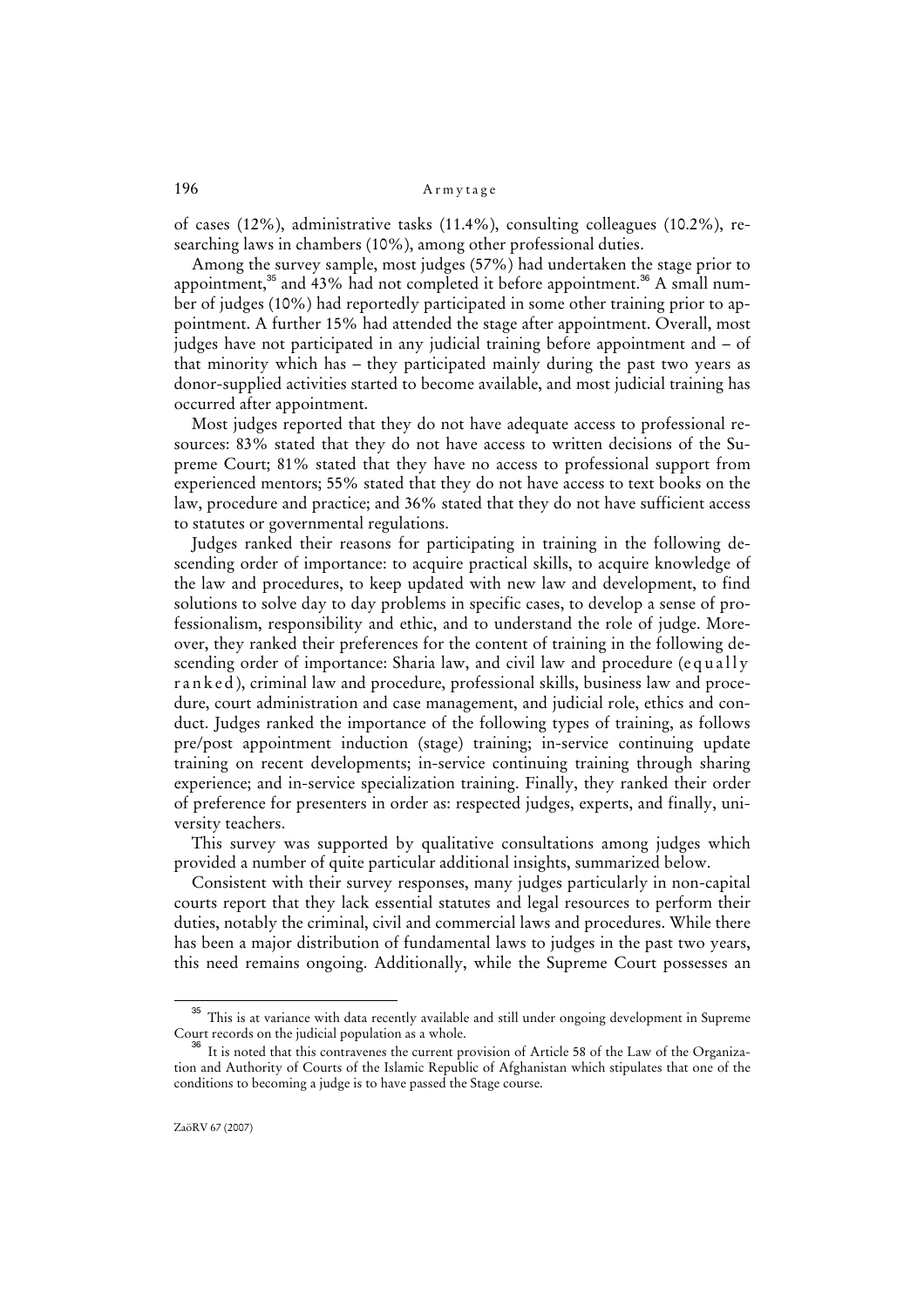eclectic collection of mainly outdated books from different countries which is of dubious practical value in terms of meeting judges' legal research needs, court libraries remain virtually non-existent in most courts.

Commonly, judges express interest in undergoing training. When asked in what areas, they usually identify substantive law and procedure. While a regular request, this is not however necessarily a ranked priority; where judges they have never experienced any skills or outlook training, it is difficult for them to describe the unknown.

Many judges, again mainly in non-capital courts, describe barriers in the form of distance/cost to access training conducted in Kabul, notably the stage. They call for the regional or local delivery of training. It should be noted that training requiring travel to Kabul is particularly restrictive for female provincial judges. Added to this, judges report that to date there has been virtually no training for the clerks and support staff on whom the judges depend to perform their duties. In terms of building institutional capacity, this is a critical dependency and a notable unmet need.

Judges for the most part recognize a need to modernize their outlook, and seek training and study tours in comparative Islamic judicial systems, nominating UAE, Egypt and Jordan as possible models. They also recognize a need to develop and modernize laws and procedures, which is the subject of a related strategy on which training should then be integrated. Many also call for more training in human rights law.

Many judges offer observations on their training experience which highlight disparities in their educational background which, in term, imposes many challenges for the stage training. Without offering any comment on the relative values of training in sharia and secular law in Afghanistan, many agree that there is a universal interest to standardize and merge these curricula to provide an even foundation for judicial qualification and ongoing professional training.

Any consultation with judges on their training needs, invariably includes their discussion of related problems that impair their performance, notably: (a) inadequate compensation, (b) lack of infrastructure and equipment, (c) inadequate staff support, and (d) the lack of security – both physical and economic. While beyond the direct scope of this study, these related needs are overarching and cast long shadows across the capacity of the judiciary to perform effectively.<sup>3</sup>

<sup>&</sup>lt;sup>37</sup> Inadequate compensation and incentives creates a vulnerability and dependence on the largesse of the executive and other "benefactors". Many judges are paid the equivalent of Afgh 3,000 (USD 50) per month. Many courts operate in cramped and degraded conditions – in the Kabul urban primary court, six judges sit in one office, and eight clerks in another – lacking even the most modest equipment such as filing cabinets, electricity or typewriters. Computers and telephones are rarely seen in courts outside key sections of the Supreme Court in Kabul. USAID has committed a major investment supporting the building and renovation of new courthouses across the country. But, clearly, these are major related needs which remain largely unmet and affect training outcomes contributing to improved judicial performance. In this sense, there is a need for training strategies to be coordinated and integrated with other support strategies at a systemic level to build institutional capacity, without which the benefits of training will be constrained and may be wasted.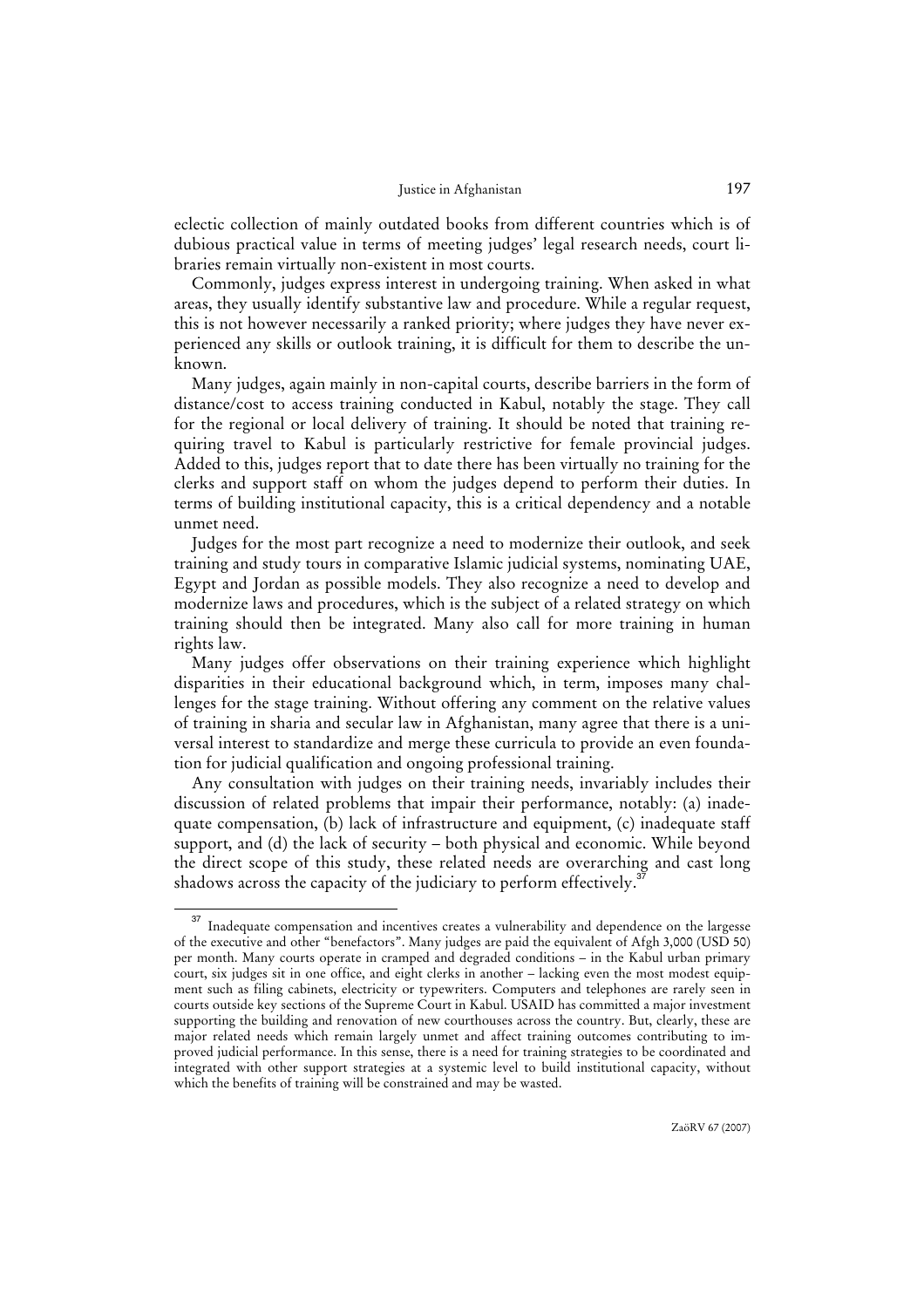As part of this research, consultations were extended beyond the judiciary, among senior government officers, lawyers, academics, representatives of civil society, international donors and training providers. These stakeholders confirm many of the judges' perceptions, but identify a range of significant additional needs to restore core judicial competencies and re-professionalise the judiciary.

Of paramount concern, there is a consensus that the integrity and ethical standards of the judiciary are problematic and in decline. Almost invariably, nonjudicial informants describe the problem of judicial corruption as their first concern. Many described it as routine and characteristic of dealing with the judiciary. One business informant reported having to pay USD 70,000 to induce a judge to complete his duty in formalising a legitimate title transfer on a single land dealing. Moreover, there is an external perception of a lack of any disciplinary proceedings on the part of the Supreme Court to confront this problem, which is creating a loss of public confidence in the courts administering justice through fair trial according to law. There are major public concerns that the courts are being degraded by corruption and impunity.

Some observers explain the problem of corruption in terms of executive independence, rather than pecuniary gain. They describe the proximity of the judiciary to other executive organs of government, notably the Office of the President, the Ministry of Justice, and the Office of the Attorney General as rendering it difficult – if not impossible – for the judiciary to uphold its constitutional independence in practice. While it goes beyond the scope of this research to assess this need, it is observed that education and training is undoubtedly useful to reinforce and consolidate this precept and its application in practice.

Related to this, there is a widely-held external perception that judicial inspection and disciplinary proceedings are either ineffective or not implemented, and that there is a lack of any accessible and responsive public complaints mechanism. Both perceptions fuel community dissatisfaction and loss of confidence in the courts.

Of equal concern, many informants note widespread judicial ignorance and/or non-observance of the constitution, law and procedure. They commonly describe an ignorance or non-observance of law or legal process in district primary courts, where the application of law and court procedures are described as ad hoc.

Many observers also express deep concern at the evident lack of any apparent understanding and appreciation by judges of foundational notions of the judicial role and process. For many – if not most – judges, there has been no opportunity to study and learn the universal precepts of justice: concepts of judicial independence, justice and the rule of law – as much as sharia; jurisdictional competence, judicial method, impartiality and fair trial, due process, presumptions of innocence and burdens/standards of proof; transparency and judicial reasoning. More technical issues pertaining to judicial role in inquisitorial and adversarial procedures, the role of defenders, evidence and admissibility, accountability for exercise of judicial discretion, etc., may never have been taught. Such foundational professional deficits are profound and can not be redressed through short-term training alone.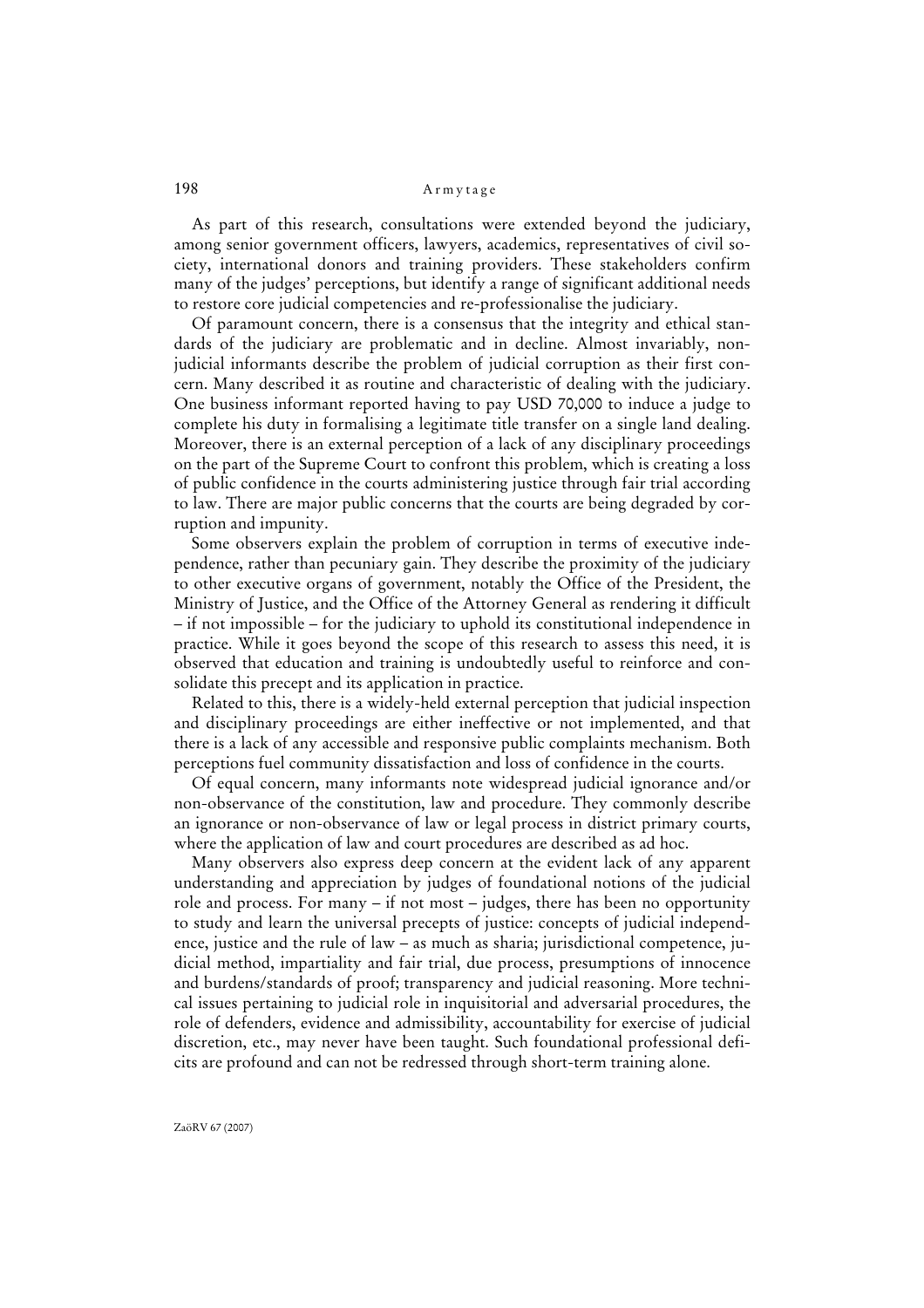Legally-qualified informants working with or near the courts remark that most judges lack the core skills of legal research, analysis, reasoning and decision-making that are fundamental competencies in well-established jurisdictions around the world. As a consequence of degradation of the legal system and destruction of laws, there is a need not just to restore access to laws but to reinstate the basic judicial method and practice of researching law as the source for judicial decisionmaking.

At the systemic level, there is a need for the Supreme Court to provide more direction and coordination to training supported by the international community. It would be useful for the Supreme Court – as the apex of the constitutionally independent judiciary – to provide leadership and undertake a strategic planning process to define its highest level goals, directions, priorities and objectives for the administration of justice within the overarching framework of Afghanistan's National Development Strategy (ANDS) and harmonized with the ministry of Justice's Justice for All approach.

At the operational level, there is a lack of case management operating systems to manage and administer cases and court business, as a consequence of degradation of the justice system over the past thirty years. Moreover, there is a lack of any information management strategy, and reporting and recording capability, with the result that the Supreme Court is presently unable to quantify its performance in terms of national caseload, issuances and disposals and, consequently, is unable to set and monitor any meaningful benchmarks for judicial performance, which are essential both for administering judicial performance and designing education and training programs to support institutional development goals. Even the most basic administrative and case filing protocols and operating systems are yet to be established nation-wide.

There is widespread concern both within and beyond the judiciary at the quality of many recent appointments of candidates to judicial office who lack adequate qualifications and capacity to perform these duties, and the associated erosion of standards of judicial qualification. While it is recognized that that standards have varied over recent years, and that there is still a shortage of adequately qualified personnel, such appointments create a weakness in the foundation of the judicial profession which cannot be redressed through the provision of in-service, usually short term, training; rather such deficits can only be redressed through revision of appointment criteria and merit-based selection procedures and practices*.* As a matter of principle, it should be recognized and acknowledged that continuing judicial training is incapable of curing such foundational deficits.

As part of this problem of eroding standards of appointment, many observers comment on the need to renovate the university curricula and pedagogy for both faculties of sharia and law to meet the current needs of the Afghan community in the Twenty-First Century. This will require both restructuring and extending the duration of these courses and, additionally, strengthening the teaching faculty through re-qualification and faculty development. Similarly, many informants observe that the stage should be evaluated, renovated, restructured and extended to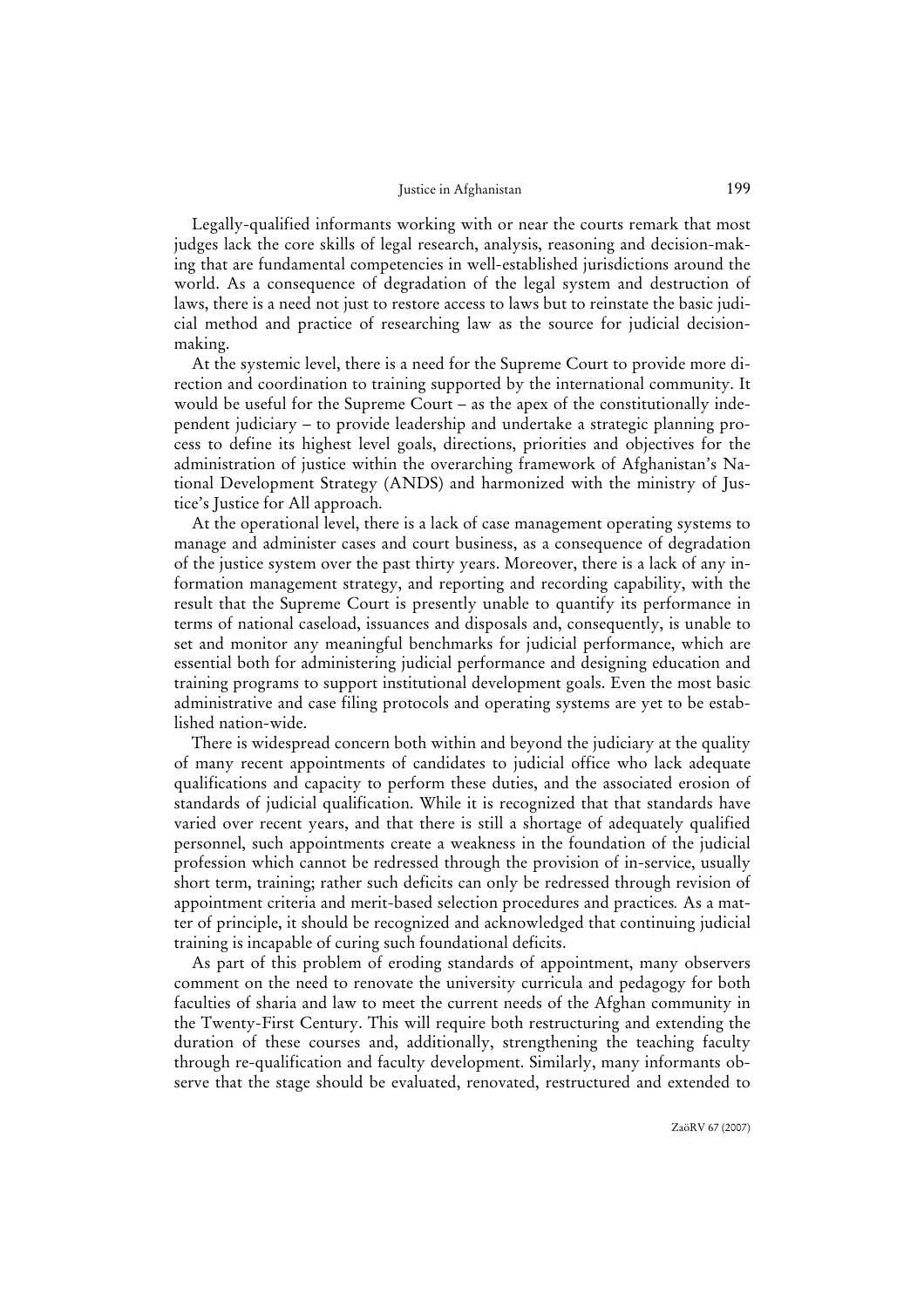consolidate the foundational qualifications for admission to the judiciary. The teaching faculty needs to be developed and strengthened. In essence, these needs involve refining the curricula to meet current needs, introducing more skills straining and practice development, and introducing a component of work-based supervision and mentoring. At the present time, the curriculum of the stage is confronted with disparate qualifying standards of graduates in sharia and law and others from madrassa and "equivalent" experience, which is an educationally difficult task which should be addressed either by harmonizing the earlier foundational education and qualification standards or streaming or "tailoring" stage training for different categories of entrant.

In relation to the recent provision of in-service training which is attempting to address many of these challenges, observers comment on (a) the need to make this training more accessible – notably through regional delivery rather than conducting most activities in Kabul – and (b) improve the pedagogic standards or educationally effectiveness of instruction by more actively providing trainings of trainers, and monitoring the quality assurance of written materials.

The Supreme Court has recently established a database of judges.<sup>38</sup> This database catalogues all serving judges and provides information on their appointment, qualifications and training which is relevant data of considerable value for this assessment of needs. Endeavour is presently ongoing to develop this database capability to include other information relating to judicial administration, case management and judicial performance. In due course, this may also extend to complaints and disciplinary matters, on an appropriately confidential basis. Such data would considerably further inform this assessment, but is not available at this time.

## **Principal Findings**

As the result of this research, the following principal findings are made: a significant minority of judges (36.6%) have not completed any university education in Sharia or law. A significant minority of judges (40.0%) have also not completed any systematic practical induction training (stage). There is a system-wide lack of fundamental judicial competencies in legal knowledge, professional skills and judicial outlook. Moreover, there are grave and mounting concerns in both the judicial leadership and the public about judicial corruption, and the lack of judicial standards and disciplinary procedures. These are foundational deficiencies, which have de-professionalized the judiciary, eroded public confidence in the courts, and require radical integrated strategic response which significantly exceeds existing short term training endeavours. These deficiencies in the quality, competence and professionalism of the judiciary are foundational in nature. Shortcomings in the selection, qualification and expertise of judges is a grim, direct legacy of the genera-

<sup>38</sup> See earlier references to the Supreme Court of Afghanistan records: Education and Training Matrix (note 9).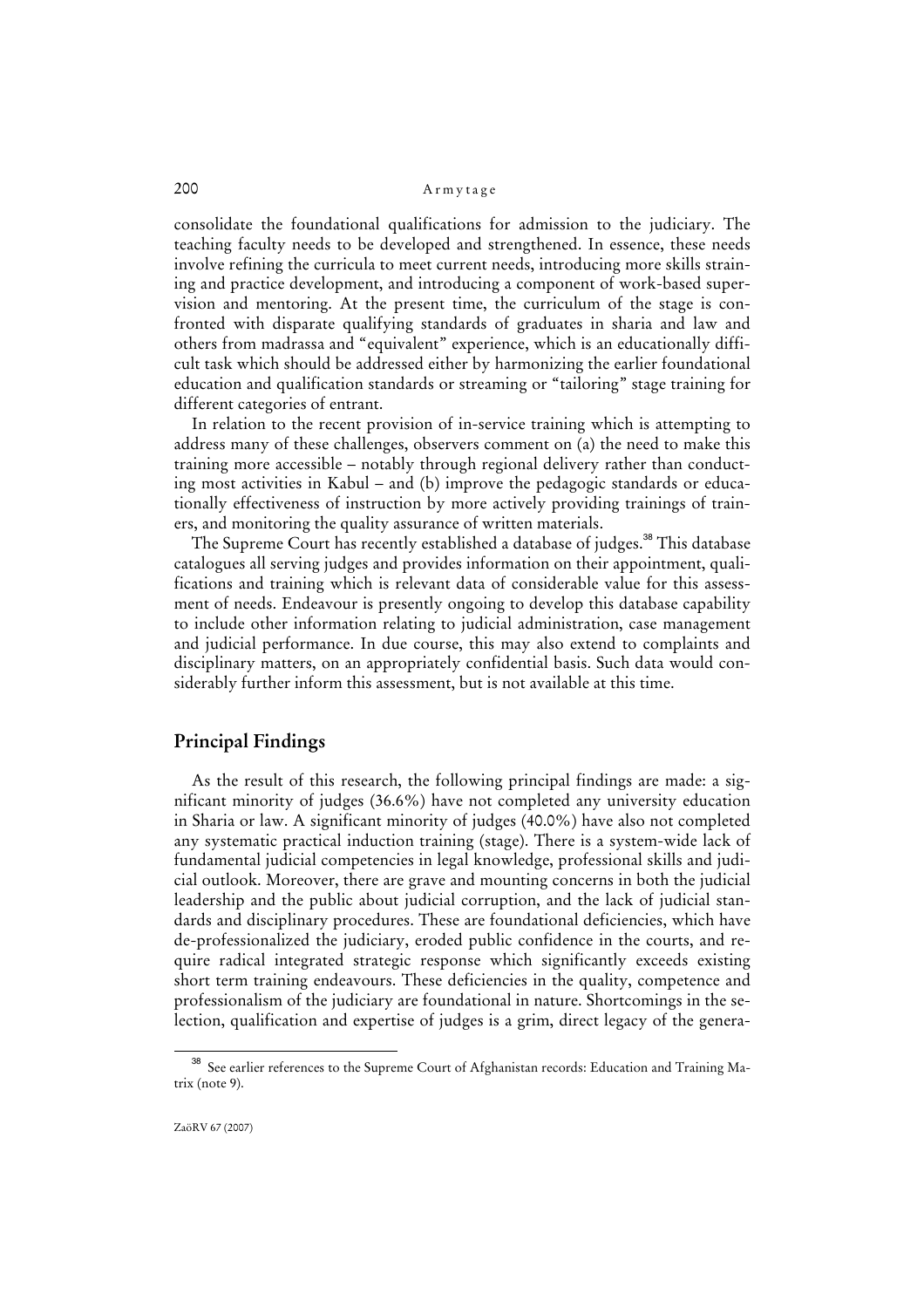tion of war and the degradation of the institutional and human capacity of the judiciary.

In summing up this assessment, the needs and priorities for judicial training in Afghanistan are substantial which it may usefully be classified as foundational, professional, institutional and related in nature.

First, the foundational needs to rebuild judicial competence are in essence structural and threefold in nature pertaining to issues of qualification and appointment. There has been a marked erosion of standards of judicial qualification, exemplified by many inappropriate appointments, which requires strengthening and applying the provisions of the Law on the Organisation of the Courts on appointment criteria and merit-based selection procedures and practices. University curricula are out of date, and require modernising, restructuring, and harmonizing; in addition, the curricula for faculties of sharia and law should be extended from four to five years. The stage curriculum is also out of date; and requires modernizing, and extending from one to two years to include supervised judicial internship and development of the practical skills of judging.

The professional needs are as we have seen manifold and relate in essence to improving the legal knowledge, professional skills and judicial outlook of judges, and prompting understanding of the judicial role and due process. These needs require the development of core training modules on the constitution, criminal, civil and commercial laws, and performing the judicial function, for both stage and shortterm trainings. Access to fundamental laws and legal information should be addressed in an integrated publication program. Simultaneously, there is a need to consolidate appreciation of the principles and practices of judicial independence and judicial ethics through development of core training modules. Obsolete laws need to be modernized and introduced with supporting training to update judges already in service. Training is required to highlight human rights norms embedded in Afghani, sharia and international law, and barrier of access and biases against women should be addressed through a leadership program of training for judges to promote equality before the law. The training program should be extended from the capital and delivered regionally, and a faculty of respected judges should be developed and supported through provision of Training-of-Trainers development.

There are a range of institutional needs to strengthen the organizational integrity of the courts. These relate to strengthen the capacity and role of the Supreme Court in leading the judiciary and, more particularly, the capacity and role of the Supreme Judicial Council and the Office of the Inspector-General of the Supreme Court to monitor judicial performance and administer discipline. These measures should also develop and consolidate the principles and practices of judicial independence and accountability. There is at present a lack of case management – and associated information management – systems and procedures of judicial administration, which requires that the capacity and role of the Office of the General Administrator of the Judiciary should also be strengthened to manage and administer caseload more efficiently.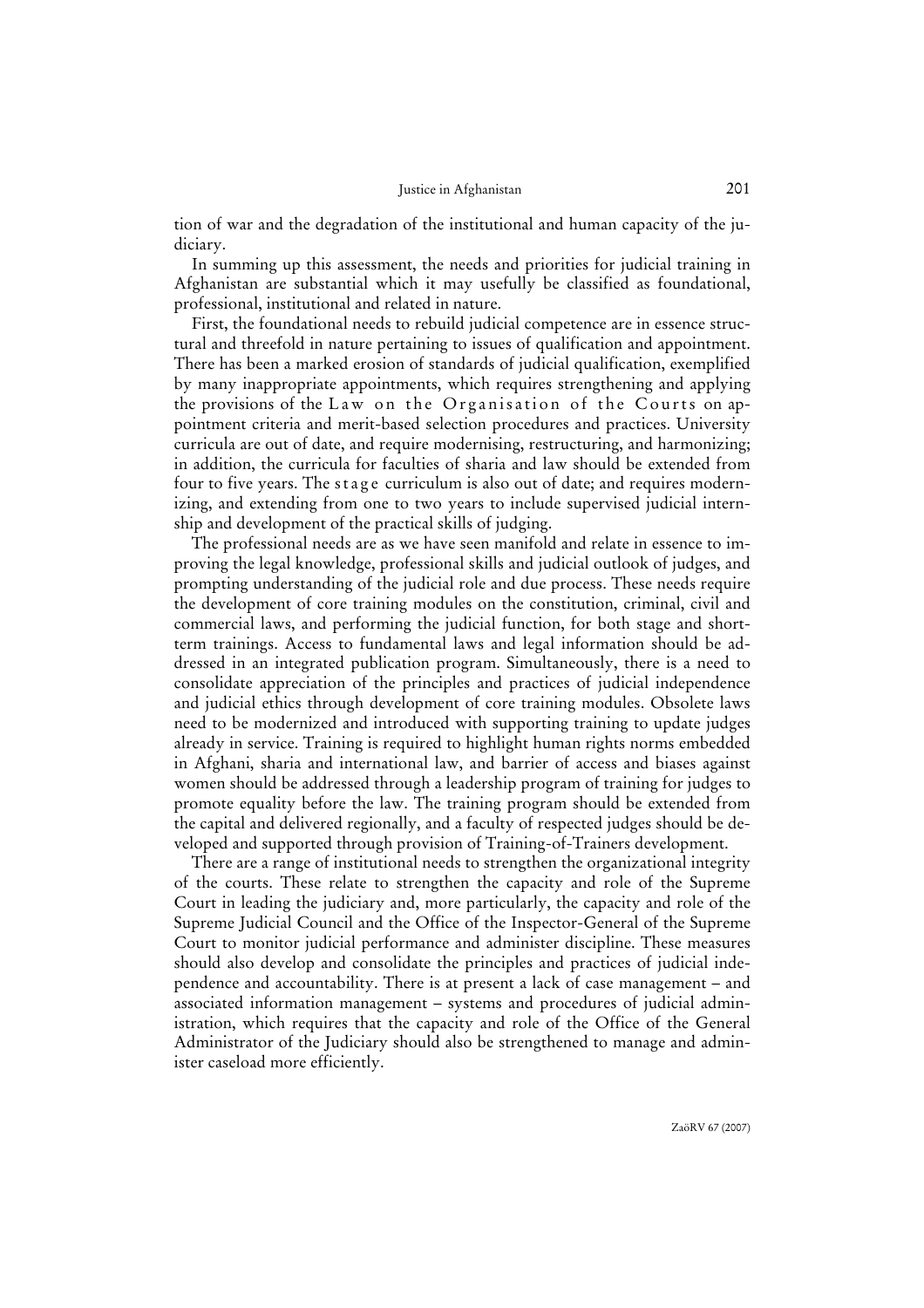Finally, there are a number of related needs to be addressed in parallel with any program of judicial development. These relate to developing a training program for court clerks and support staff, and to integrating strategies for compensation and incentives, physical security, infrastructure and equipment, performance monitoring, ethics and discipline and community legal education.

## **B. Education & Training Strategy**

The first section of this article identified the needs for judicial education and training. The existing deficiencies in the quality, competence and professionalism of the judiciary are foundational in their nature. Now is the time to recognize and acknowledge the profundity of these needs, and the imperative to adopt a systematic and effective approach to addressing the challenges of renewing judicial competence. Part B of this study provides this vision.

Around the world, the overarching rationale for investing in judicial education and training is three-fold: (a) to consolidate the identity, institutional capacity and independence of the judiciary, (b) to develop the professional competence of the judiciary to perform its duties and, thereby (c) to improve the quality of judicial service delivery and the performance of the courts.

The Afghanistan Compact with the international community of February 2006 provides the macro-level developmental coordination framework for any program of judicial education and training by providing, *inter alia*, that:

By end-2010, functioning institutions of justice will be fully operational in each province of Afghanistan, and the average time to resolve contract disputes will be reduced as much as possible. A review and reform of oversight procedures relating to corruption, lack of due process and miscarriage of justice will be initiated by end-2006 and fully implemented by end-2010; by end-2010, reforms will strengthen the professionalism, credibility and integrity of key institutions of the justice system (the Ministry of Justice, the Judiciary, the Attorney-General's office, the Ministry of Interior and the National Directorate of Security).

In post-war Afghanistan, the goals of judicial education and training are more particularly two-fold: (i) to rebuild and r e n e w the professional capacity of judges to administer justice which has been degraded by the generation of war to its preexisting levels, and (ii) to modernize judicial know-how and outlook to meet the needs for justice in the Afghan community in the Twenty-First Century. Attaining these goals requires (a) familiarity with and respect for the inheritance of Afghan Sharia and legal jurisprudence that provides the foundation for this renewal, and (b) a forward-looking vision of the justice needs of the post-war Afghan people rather than some romantic and archaic retrospect.

<sup>&</sup>lt;sup>39</sup> The Afghanistan Compact, 2006, 9. The Compact, in addition, prescribes improved donor coordination with Afghanistan's National Development Strategy (ANDS).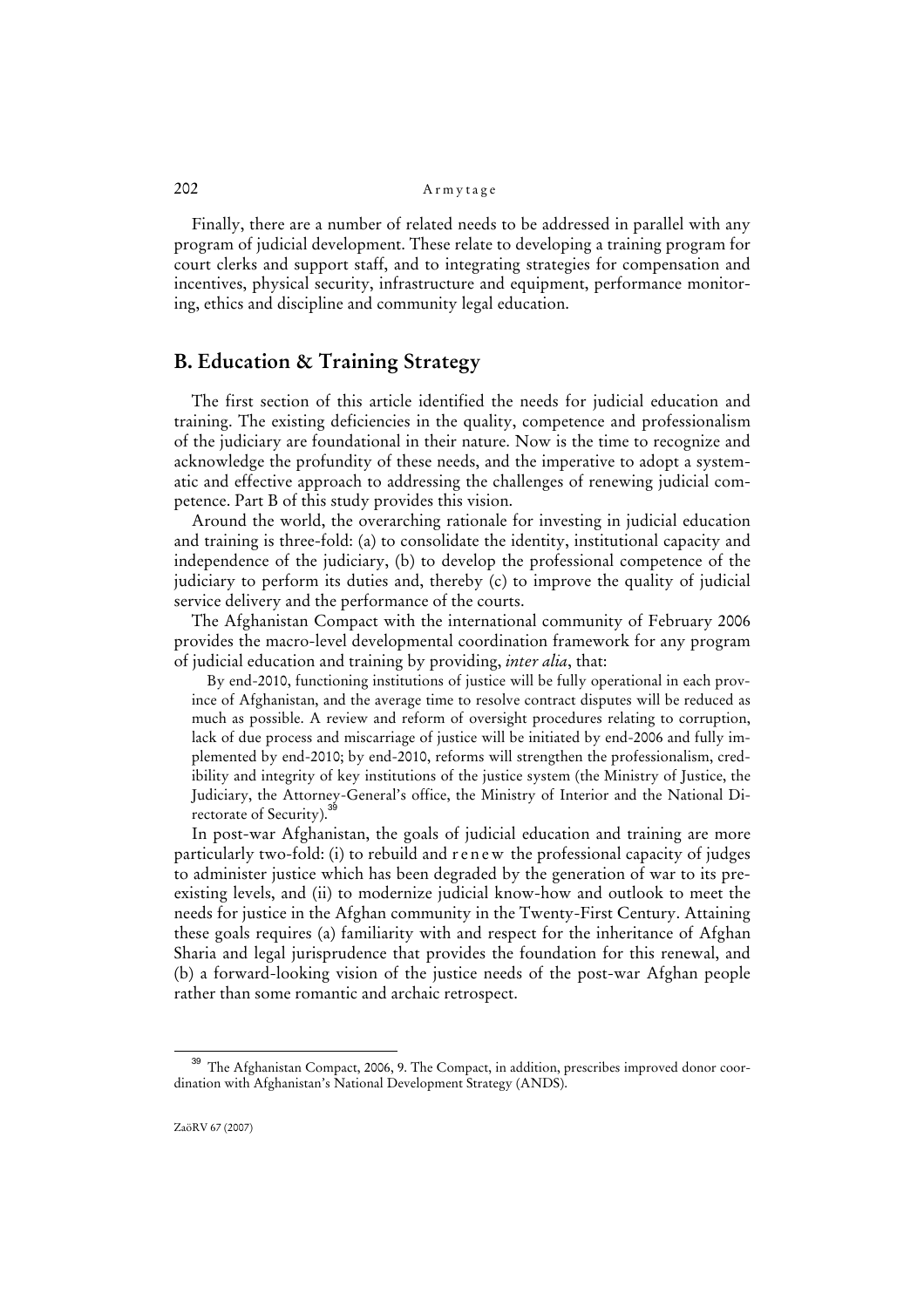In 2005, the Supreme Court established a Judicial Education and Training Committee to oversee the development and delivery of a judicial education program. The mission of this training program is to improve the quality of judicial performance by helping judges to acquire and maintain their professional competence. Judicial competence is variously defined but, for practical purposes, involves three distinct components (a) mastery of legal  $k$  n o w l e d g e, (b) development of professional s kills, and (c) acquisition of judicial d is position.

This "competency-based" approach to training and development has as its ultimate objective the improvement of institutional performance of the courts as a whole. Improvements in court performance require the support of training programs which do more than just give judges information about the law. These programs need to develop the skills and attitudes of good judging which equip judges to do their jobs effectively.

It is now timely to address the profound challenges identified in the earlier assessment of needs to rebuild judicial competence through a twin-path strategy. The first strategy continues to address the immediate needs of existing judges by providing short-term training to assist perform judicial duties. This training has been provided since 2003 through the active support of the international community. These training and related support activities are primarily concerned with what is described in the MoJ's Justice for All as "emergency training". This training is certainly useful and quite indispensable in supporting the existing judiciary to improve their day-to-day performance. This training is however not designed to address the underpinning professional deficiencies which have been identified.

There is now an imperative to complement and coordinate existing training with longer term strategies specifically targeting to renew, rebuild and modernize the judiciary. These strategies should firstly focus on strengthening the prequalifying sharia and/or legal education of judicial candidates, admission standards to the stage, the quality of stage training, examination standards, and qualification standards/procedures for admission to the judiciary. Secondly, these strategies should then focus on in-service training, monitoring (and rewarding good) performance, and administering discipline. The objectives of these strategies are to restore professional foundations and standards of judicial competence.

It is now timely for the Supreme Court and the international community to refocus from emergency response to longer term rebuilding in order to restore professional foundations and standards of judicial competence. During an initial transitional period of, say, 5 years there will be a need for this twin-path strategic approach. Both short and long term strategies will need to co-exist. Current short term "emergency" trainings will need to continue to support existing judges while, at the same time, the longer term strategy to rebuild the foundations of legal education, the stage's professional induction training, and admission and qualifying procedures are ongoing.

This transition should also be managed to address upcoming evolutions within the judicial population itself. As we know, some 12% of existing judges were appointed prior to 1978. These judges are now the elders and senior members of the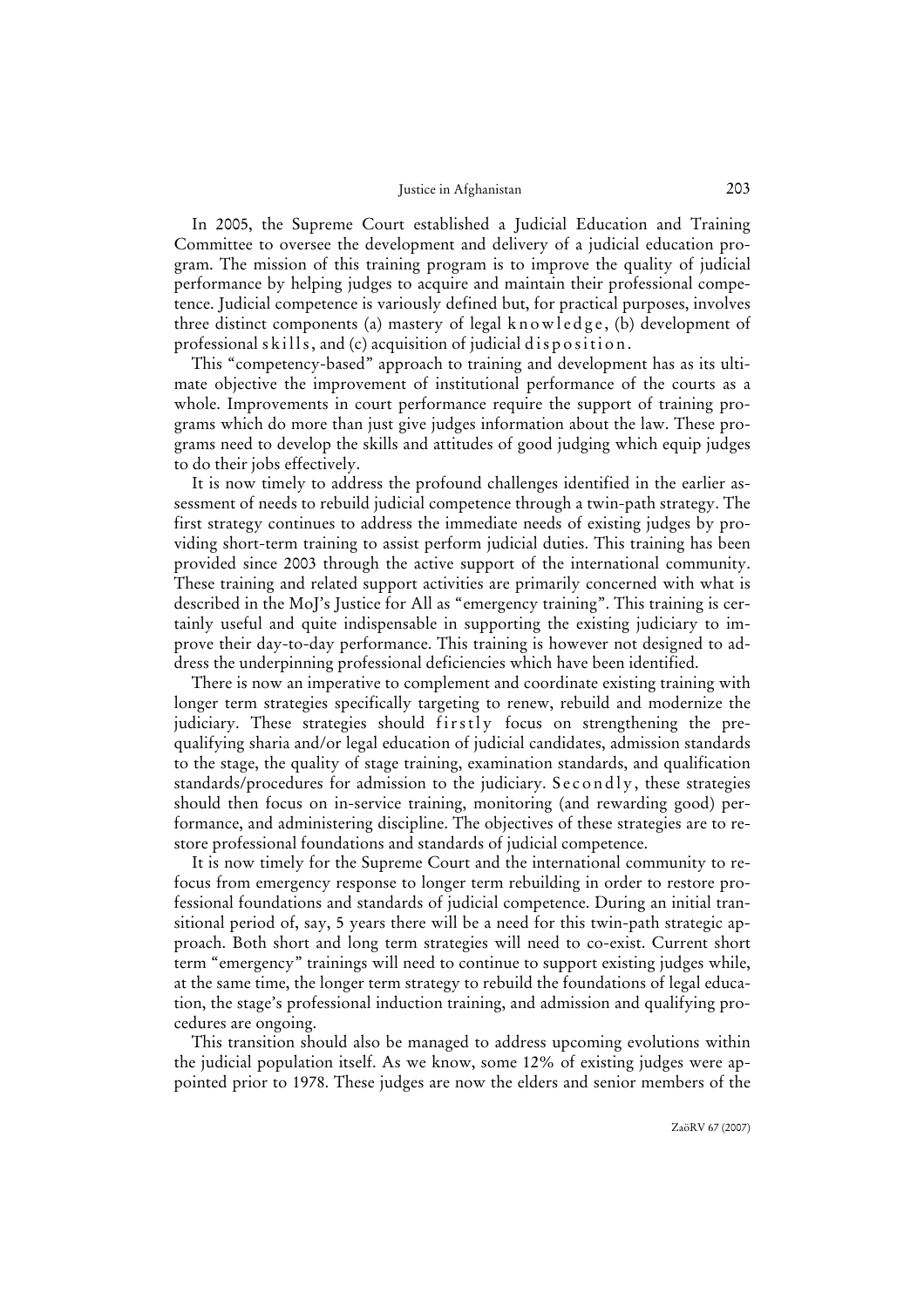judiciary – arguably the most knowledgeable with experience of judicial standards and culture predating the generation of war. These judges will retire during the next decade, removing this precious know-how as they go. Simultaneously, a new judicial seniority will emerge of those appointed judges during the communist, mujahideen and taliban periods – with qualities and competencies already noted as requiring further analysis. What institutional attitudes and values will emerge and prevail at this point? It is sobering to anticipate that judicial benchmark standards may fall further in future before the process of rebuilding is consolidated. Moreover, a new generation of trained but inexperienced appointees will stream into the junior ranks of the judiciary seeking role-models from their peers.

To address this transition, immediate steps are required to accelerate the transfer of know-how from the generation of judicial elders to new appointees. Senior judges should be selected to pair with and mentor junior judges. The Supreme Court will need to support those mid-career existing judges who lack sufficient qualification by providing an opportunity to re-qualify as part of its strategy of renewing the judicial membership. Having close regard to the constitutional and other legal requirements governing the appointment and dismissal of judges, the Supreme Court should then give consideration to whether those judges who are unable or unwilling to re-qualify by examination to the required standard should then be replaced. In addition, a comprehensive approach to addressing the needs to improve judicial competence and performance requires integration of the strategies relating to appointment criteria and procedure; qualification standards supported by university/stage curricula; continuing judicial education and training; strengthening of judicial inspection and monitor performance; review of compensation, incentives and physical security; and more active administration of discipline.

Once the capacity of the judiciary has been rebuilt through the related strategies of strengthening pre-qualifying education and judicial admission standards, it is the role of the program of continuing judicial education to support judges in service to perform their duties by improving their professional competence. The objective of this program is to improve legal knowledge, professional skills and judicial outlook of judges in service. As we have seen, the Supreme Court has recently established its Judicial Education & Training Committee, responsible for directing the program of continuing judicial education. It is proposed that this program will provide the training to judges comprising conferences, courses, seminars, workshops to develop core competences in legal knowledge, judicial skills and professional values. Additionally, it is intended to provide study tours, on-the-job mentoring, and publications and materials including bench books, manuals, digests and journals.

In the long term interests of restoring justice to Afghanistan, there is an overarching need to consolidate the independence of the judiciary, and its program of professional development. The imperative to protect and consolidate the independence of the judiciary is entrenched in Article 116 of the Constitution. This precept must be reflected in the governance of any judicial education strategy – that any program of judicial education and training is unequivocally led and owned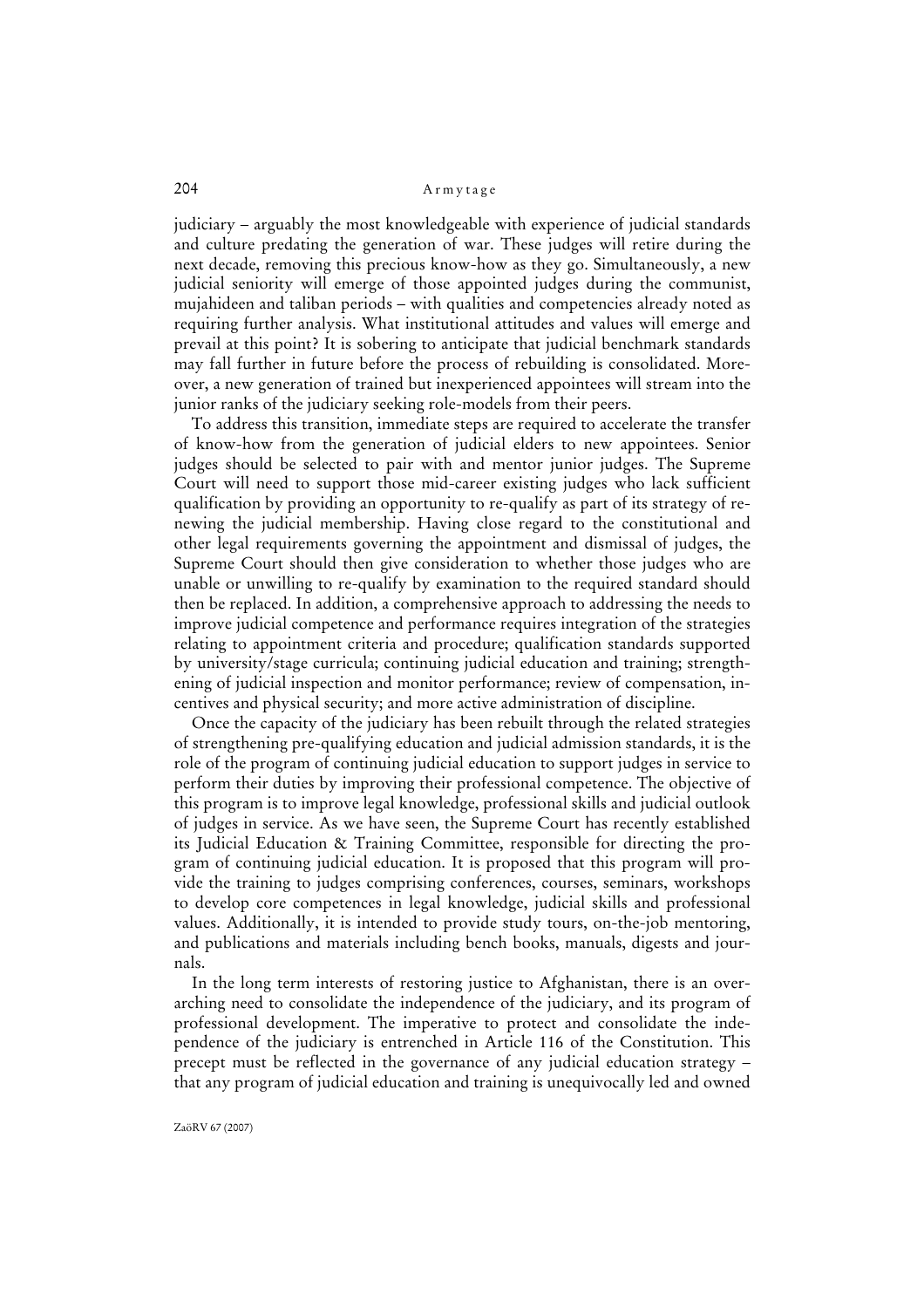by the judiciary, and not the executive arm of government – as well as being reinforced in the training curriculum itself. The Supreme Court Judicial Stage Regulation affirms this constitutional principle. Judicial leadership will also be critical to the overall success of any program of judicial education and training.

To assist in the development of effective practice, a cycle of model practice for judicial education is outlined below. This cycle builds on principles of adult learning, professional development, and judicial education to integrate managing the education process. This cycle is perpetual, and consists of four quadrants, each comprising additional spokes: (i) needs assessment - identification of purpose, scope and content of training required, (ii) curriculum – setting of strategies and priorities, application of resources, and design of curriculum approach, (iii) delivery – development of capacity through training-of-trainers, presentation of courses, publication of materials, and (iv) evaluation – ongoing monitoring, refining and updating in light of feedback and change. Reference to this cycle of practice management should assist the Supreme Court's Judicial Education & Training Committee to address the planning issues associated with judicial education in a systematic fashion.



Curriculum design provides the framework to help courts to address training needs by planning what is to be taught, to whom, how, when and why. In essence, it offers a plan of the proposed learning outcomes and the means of reaching them. Obviously, programs of judicial education vary around the world according to the specific learning needs, educational objectives and the curriculum of each judiciary.

 $40$  A r m y t a g e (note  $*$ ), 222.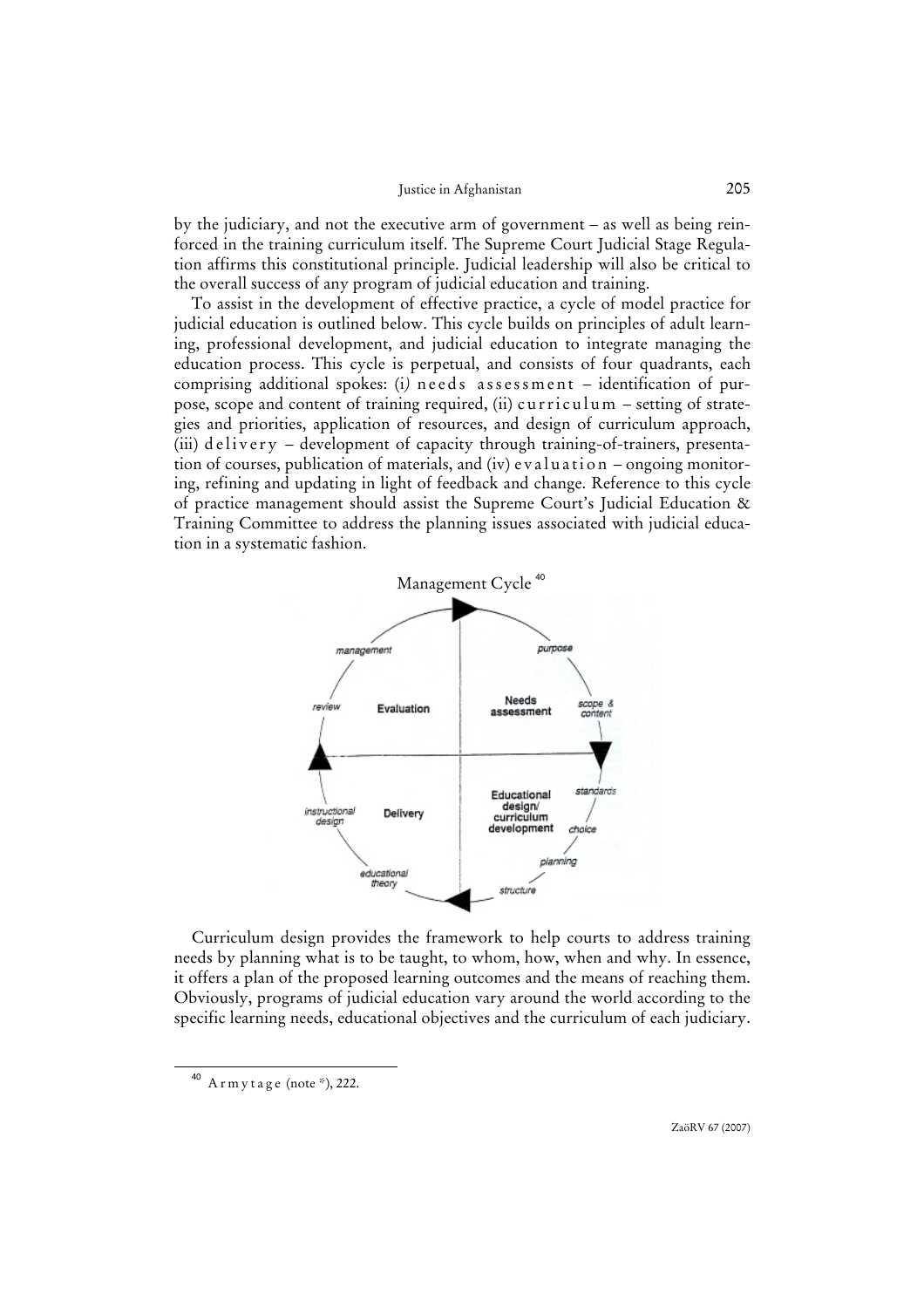In Afghanistan, the design of the curriculum should be directly informed by the major finding and priorities of the needs assessment in Part A of this study.

Programs of continuing judicial education generally comprise two major components: firstly, pre-service or induction training – in Afghanistan, this is provided in the stage which is designed to address the need to train and educate new judges to assume office, to facilitate the transition from jurist to judge, and to bridge the gap between inexperience and experience. Second, in-service or continuing education is designed to meet the further need to facilitate the ongoing professional development of more experienced judges to keep abreast of change and to acquire specialized competences.

A review of curricula in comparable jurisdictions indicates that most programs of continuing judicial education are composed of training and related support that falls into three principal categories: (a) substance – aspects of Sharia/law, (b) professional skills and  $(c)$  judicial attitudes and values.<sup>41</sup> The following topic inventory provides examples of these categories of training for the information and consideration of the Judicial Education & Training Committee:

| - Sharia, substantive law and court procedure               |
|-------------------------------------------------------------|
| Criminal law and procedure                                  |
| Civil law and procedure                                     |
| Evidence law, documentary evidence and expert evidence      |
| - Judicial skills                                           |
| Conducting a hearing                                        |
| Note-taking                                                 |
| Admitting evidence                                          |
| Legal research                                              |
| Statutory interpretation                                    |
| Decision-making                                             |
| Judgment-writing and giving reasons                         |
| Sentencing                                                  |
| Applying principles of fair trial                           |
| Protecting human rights                                     |
| Resolving disputes and alternative dispute resolution (ADR) |
| - Judicial management and administration skills             |
| Case management                                             |
| Administering courts: filings, fixtures, hearing lists      |
| Record management                                           |
| Registry management and practice                            |
| Team leadership                                             |
| Computer skills and information technology                  |

<sup>&</sup>lt;sup>41</sup> This finds its origins in the pervasive educational modeling of Ralph W. T y l e r, Basic Principles of Curriculum and Instruction, Chicago 1949.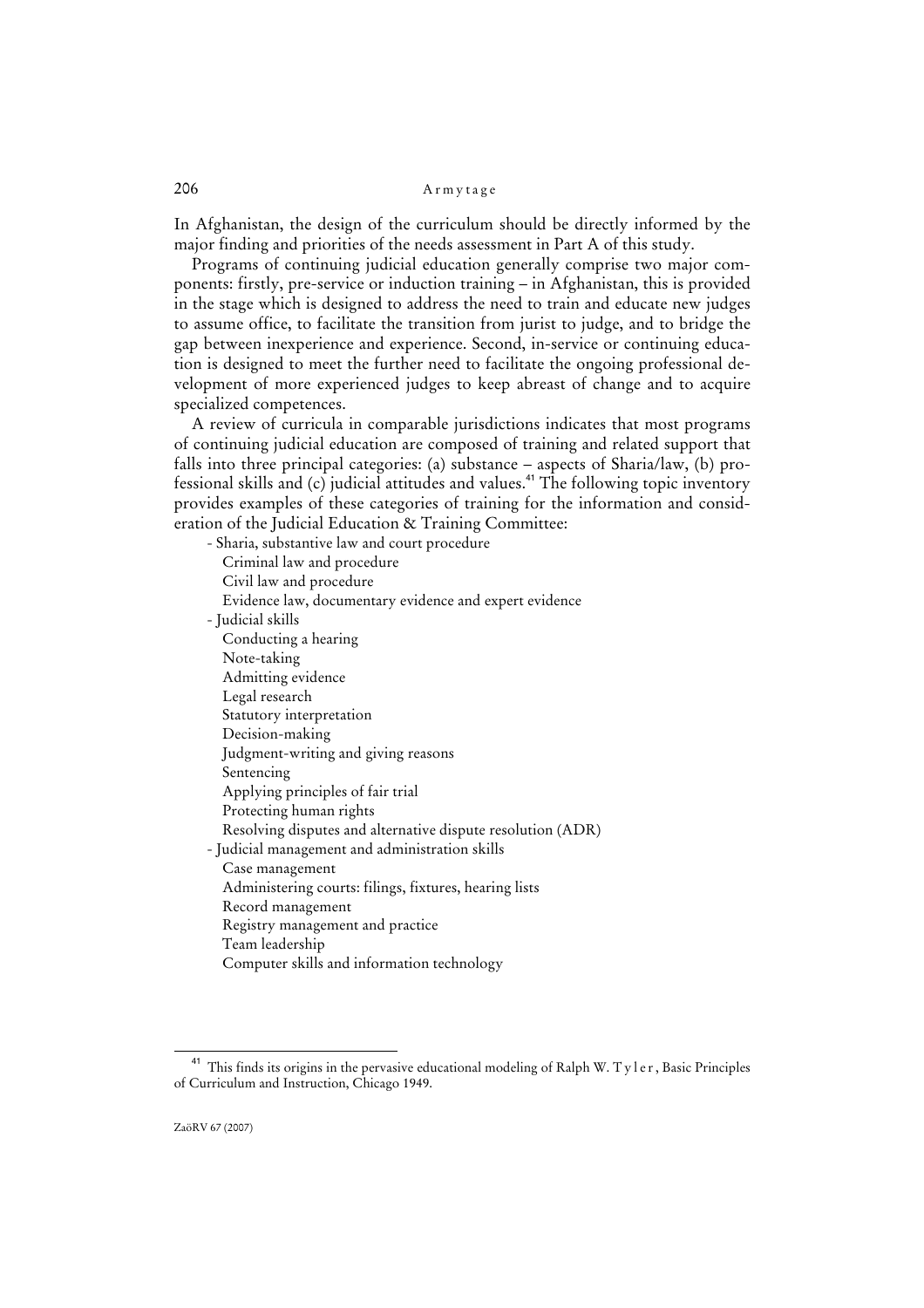- Judicial disposition – social context – outlook, attitude and values Islamic and Sharia principles

- Judicial role, powers and responsibilities
- Judicial independence, impartiality, integrity and outlook

Judicial review

Judicial conduct and ethics

Gender/race equality before the law

- Generic management and administrative skills

Communication skills – written and oral

Time management

Computer skills

Coaching and mentoring

- Inter-disciplinary skills

Forensic pathology

Scientific evidence: psychiatry

Medico-legal fundamentals - in injury cases.<sup>42</sup>

Noting the specific findings of need identified in Part A of this study, trainings should be supported by written materials in Dari. There is a need to give much more attention to the creation of written materials, because the reading and writing processes are essential to development of the thinking processes, and the dearth of written materials inhibits the intellectual and professional development of the judges. There is a need for the Supreme Court to develop and consolidate standardized training modules, supported by detailed written materials in Dari, in the following core topics:

- Fundamental laws – Sharia, constitution, criminal, civil and commercial laws

- Principles and practices of judicial independence

- Judicial role and process, principles of fair trial, and role of defenders

- Judicial skills:

- legal research and analysis

- assessing credibility and fact-finding

- decision-making, legal reasoning and judgment-writing
- Judicial conduct and ethics
- Comparative Islamic law.

Noting the significance of barriers for most provincial judges in accessing training conducted in Kabul, there is a need for the Supreme Court to develop capacity to conduct periodic training activities at major regional centres across Afghanistan.

A related concern of fundamental importance in judicial training is the need to balance judicial ownership and authenticity with educational effectiveness. The challenge of ensuring educational effectiveness applies at all levels in the planning, design and delivery of training services, and requires a notion of partnership to be developed between judicial and educational authorities. For the Judicial Education & Training Committee, addressing this challenge will occur most directly in select-

<sup>42</sup> Livingston A r m y t a g e , Judging: An Occupation and Skills Analysis – Implications for Educators, NASJE News 11 (Fall 1996), 3.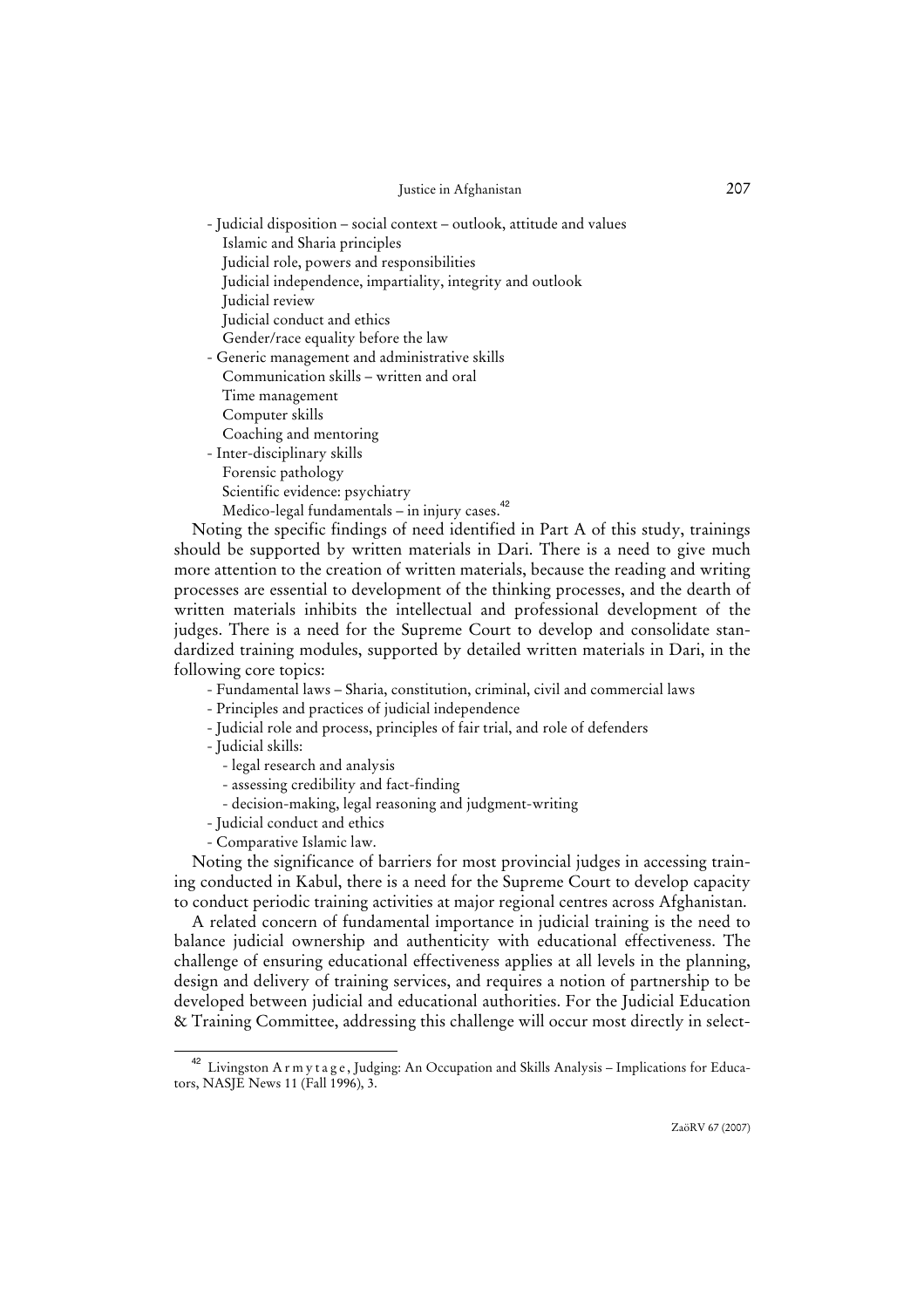ing respected judges as instructors and enabling them to perform this role effectively through training-of-trainers support.

Judicial education and training builds on the foundation of educational theory or pedagogy. In broad terms, judges epitomize adult learners and, for this reason, any program of judicial education should build on the broadly endorsed principles of adult education. These principles recognise the distinctive nature of adult learning which  $K$  n o w les has defined as being characterized by its autonomy, selfdirection, preference to build on personal experience, the need to perceive relevance through immediacy of application, its purposive nature, and its problemorientation.<sup>43</sup> Within the framework of adult and professional education outlined above, judicial learning is recognized as a complex process. Judges, as both adults and professionals, exhibit characteristics, styles and practices as learners which are distinctive, significant and have direct important implications for educators. These arise from the doctrinal imperative to preserve judicial independence, the process and criteria of judicial selection, and the nature of tenure, the formative nature of the judicial role and the environment surrounding office, and judges' learning needs, reasons for participating in continuing education and preferred learning styles and practices<sup>44</sup> .

Addressing these concerns relating to educational quality and effectiveness is part of the oversight role of the Judicial Education and Training Committee, and can be put into by (a) establishing a faculty of respected judges as trainers, and (b) conducting Training-of-Trainer workshops to equip them for this role. The purpose of trainings of trainers is to provide a faculty of judicial trainers with the capacity – the knowledge, skills and understanding – to train other judges effectively. This capacity is required at two levels: (a) directing and managing the education program, and (b) delivering training activities using active learning and related participatory presentation skills. It is a common limitation of practice that what Training-of-Trainers programs may exist usually focus only on presentation skills component, which is dubious in implying that the manifold educational program management aspects will somehow resolve themselves spontaneously.

It was noted in the earlier part of this study that most judges report (a) not having adequate access to statutes and legal resources, and (b) training conducted in Kabul is inaccessible to many. These needs can be addressed effectively – both from educational and financial perspectives – through the establishment of a publications component in any program of continuing judicial education. Developing a distinctive strategy of "distance learning" can overcome the many constraints and challenges of centralized service delivery of group-based learning activities. Distance strategies build on quite conventional notions of educational publishing, and may comprise the production of bench books, or practice manual for judges,

Malcolm S. K n o w l e s, The Modern Practice of Adult Education: From Pedagogy to Andragogy, Chicago 1980, 43-44, and 57-58 (note earlier 1970 edition bi-lined Andragogy versus Pedagogy, 39); see also id., The Adult Learner: A Neglected Species, 2<sup>nd</sup> ed., Houston 1973, 55-59.

 $A$  r m y t a g e (note  $\frac{*}{2}$ ), 127 et seq.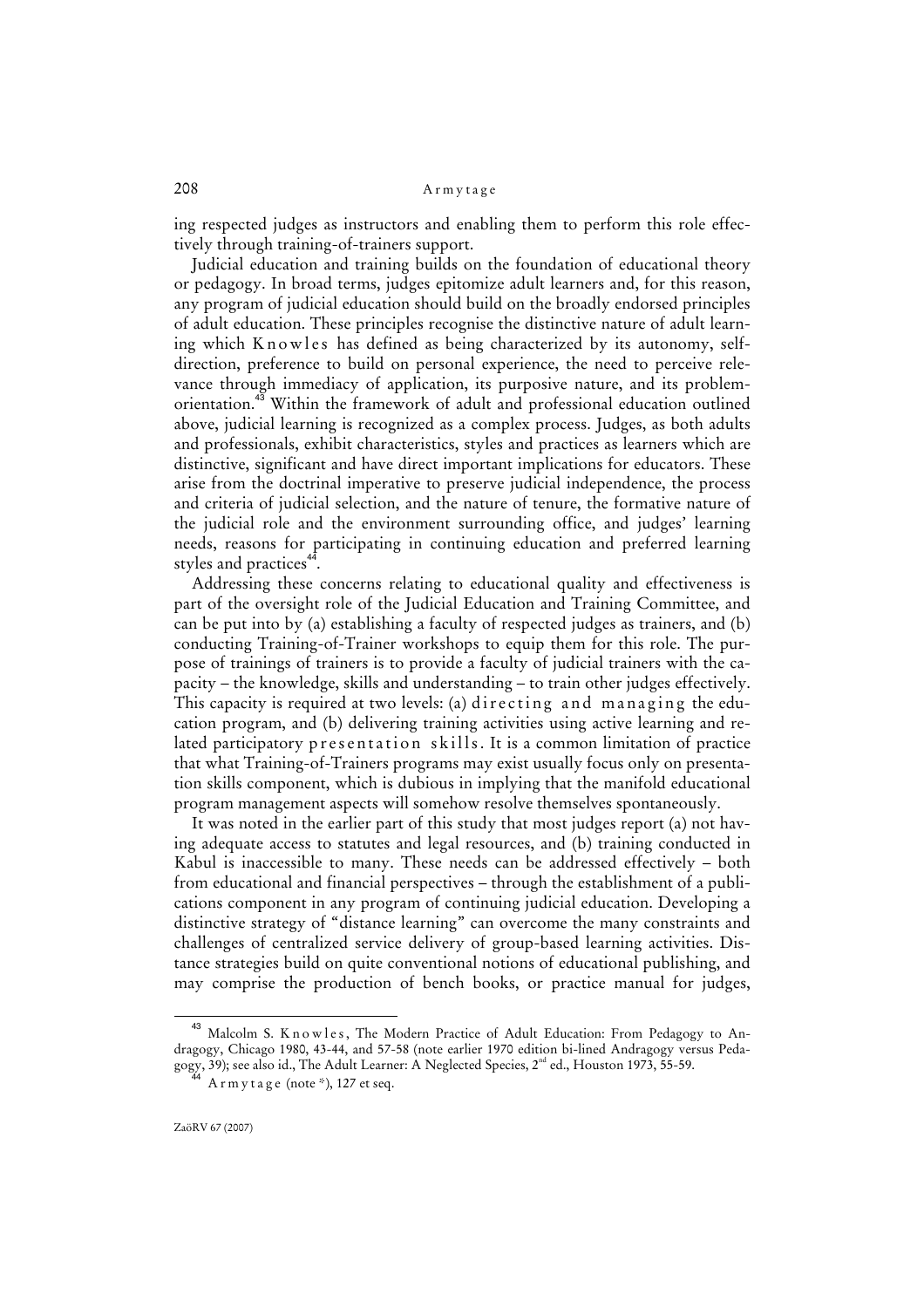which focus on court practice and procedures to provide practical assistance in performing the day-to-day tasks of judging. Additionally, providers can to publish regular newsletters or digests on important current issues on law and practice, for example, extracts of selected conference papers for those judges in distant regions who were unable to attend. In due course, more sophisticated consideration can then be given to extending this distance program to other training media, including audio-tapes, video-tapes, computer-based packages and possibly satellite broadcasting.

A system to monitor and evaluate judicial training is required to ensure that it delivers what is intended, and provides mechanisms to review and refine activities in the light of feedback and experience. The design of this system hinges on the specific goals and objectives of the program which, if only for this reason, need to be explicitly defined. Because no single indicator can comprehensively measure professional development with validity and reliability, a range of indicators are required to measure the impact of the training program. These indicators measure specific outputs and then "triangulate" an assessment of their outcomes on the performance of the judiciary. Because qualitative measurements are variable, preference to selection of quantitative indicators will be made wherever possible, in a two-tiered approach to assess the performance of the program in terms of its process and impacts.

"P rocess Indicators" measure the implementation of the program "outputs" in terms of efficiency and effort. These indicators are "internal" to the program and evaluate whether it is doing what it set out to do. Typically, these indicators should include activity and efficiency, for example, the number of training courses conducted on time and within budget. It is common to find inferential indicators relating to participants' reaction to the training, specifically, (a) participation, (b) satisfaction and (c) intentions to make improvements in service delivery as a result.

"Impact Indicators" measure the effectiveness of program results or outcomes. They are "external" to the program, and describe objectively visible measurable and how they contribute to enhancing judicial service delivery. Assessment of improvements in the levels of knowledge, understanding, skills and attitudes of individual judges can include, for example, formal examination on completion of the stage course. Ultimately, the lead impact indicator may be community confidence in the performance of the courts to dispose of disputes in a fair, timely and cost-efficient manner. It is not, however, easy to select any single indicator of measurement. Official statistics – as they are developed – may provide relevant data, for example, on appeals and complaints of judicial incompetence, but they will not necessarily describe all relevant considerations or causes. While invariably anecdotal and qualitative, client satisfaction of service may ultimately synthesize all other indicators.<sup>45</sup> As noted earlier in this study, community confidence in the

<sup>&</sup>lt;sup>45</sup> Livingston Armytage, Evaluating the Impact of Judicial Education, Journal of Judicial Administration 4 (1994), 35-63; and, id., Performance Indicators – Evaluating Judicial Education, Interna-